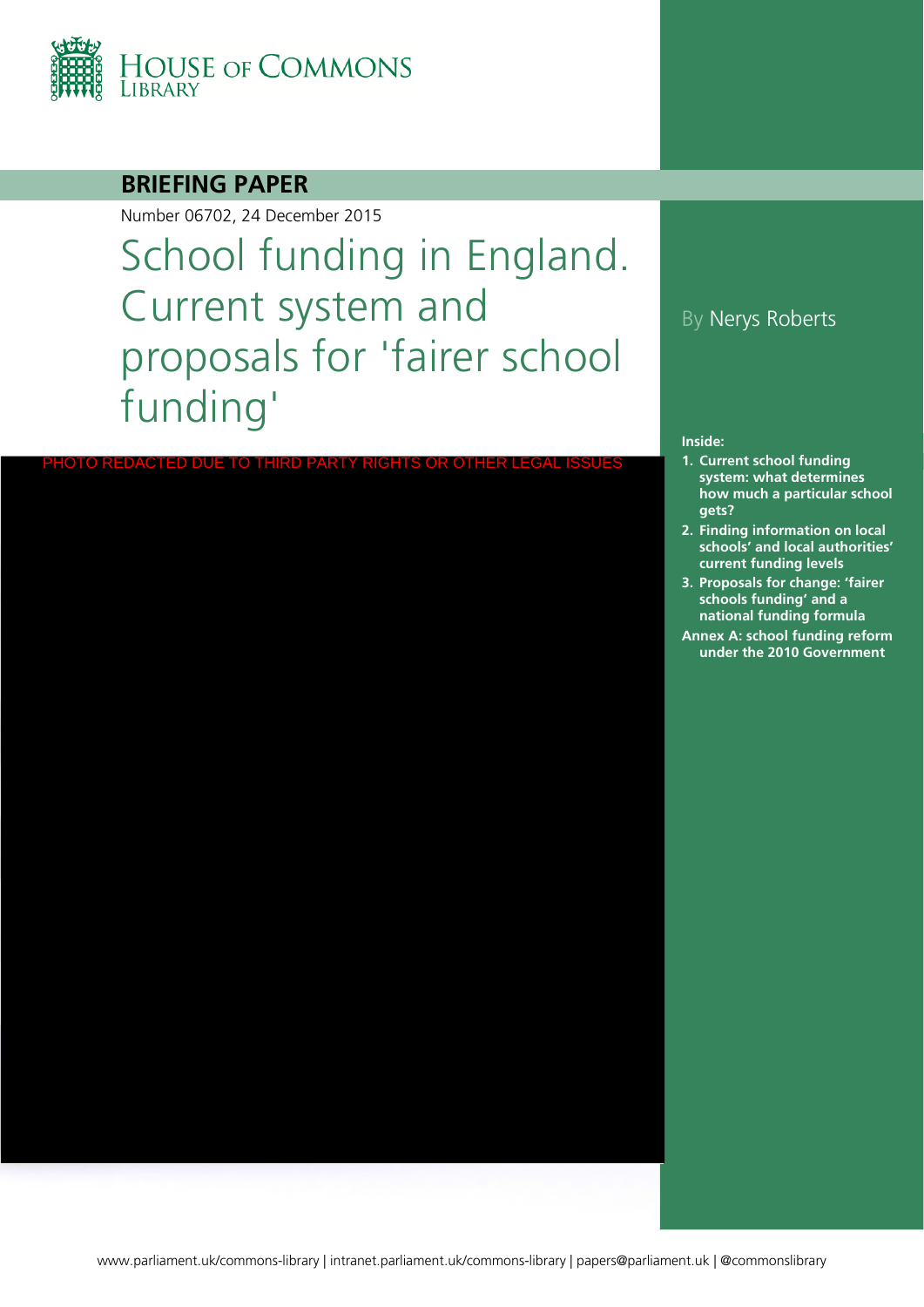# **Contents**

|                                       | <b>Summary</b><br>How are English schools funded now?<br>Progress on school funding reform since 2010<br>The wider school funding context                                                                                                                                                                                                                                                                                                                                                                                                                                          | 3<br>$\overline{3}$<br>$\overline{4}$<br>4                                                       |
|---------------------------------------|------------------------------------------------------------------------------------------------------------------------------------------------------------------------------------------------------------------------------------------------------------------------------------------------------------------------------------------------------------------------------------------------------------------------------------------------------------------------------------------------------------------------------------------------------------------------------------|--------------------------------------------------------------------------------------------------|
| 1.<br>1.1<br>1.2<br>1.3<br>1.4<br>1.5 | Current school funding system: what determines how much a particular<br>school gets?<br>Stage 1: the Dedicated Schools Grant<br>How are local authorities' DSG allocations worked out?<br>'Fairer schools funding' uplifts introduced in 2015-16<br>Policy background on how DSG is calculated and conditions of grant<br>History of the Dedicated Schools Grant<br>Calculation of funding prior to 2006-07<br>Stage 2: the local funding formula<br>Factors used in local funding formulas<br>Capital funding<br>Other school revenue funding<br>The wider school funding context | 5<br>5<br>5<br>5<br>5<br>6<br>$\sqrt{6}$<br>6<br>6<br>$\overline{7}$<br>$\overline{7}$<br>8<br>8 |
| 2.                                    | Finding information on local schools' and local authorities' current<br>funding levels<br>Dedicated Schools Grant allocations<br><b>Schools Block allocations</b><br>Pupil premium allocations                                                                                                                                                                                                                                                                                                                                                                                     | 9<br>9<br>9<br>9                                                                                 |
| 3.<br>3.1<br>3.2<br>3.3<br>3.4        | Proposals for change: 'fairer schools funding' and a national funding<br>formula<br><b>Conservative Government reforms</b><br>Coalition Government reforms and consultations<br>Potential impacts of new funding arrangements<br>f40 group                                                                                                                                                                                                                                                                                                                                         | 10<br>10<br>11<br>11<br>11                                                                       |
| 3.5<br>3.6<br>3.7                     | Annex A: school funding reform under the 2010 Government<br>Consultations on school funding reform in 2010 and 2011<br>Setting the strategy (November 2010)<br>The November 2010 White Paper<br>April 2011 consultation                                                                                                                                                                                                                                                                                                                                                            | 12<br>12<br>12<br>13<br>13                                                                       |
| 3.8                                   | Responses to the consultation<br>Further July 2011 consultation<br>Proposal for the national funding formula for the Schools Block<br>Timing for the implementation of the new national funding formula                                                                                                                                                                                                                                                                                                                                                                            | 14<br>14<br>15<br>15                                                                             |
| 3.9<br>3.11                           | Institute for Fiscal Studies analysis of July 2011 proposals<br>3.10 March 2012 strategy paper<br>Local flexibility and School Forums<br>Further funding changes for 2014-15                                                                                                                                                                                                                                                                                                                                                                                                       | 15<br>16<br>16<br>17                                                                             |
|                                       | 3.12 2015-16 'fairer schools funding'<br>Reaction to 'fairer schools funding' proposals<br>Next steps                                                                                                                                                                                                                                                                                                                                                                                                                                                                              | 17<br>18<br>18                                                                                   |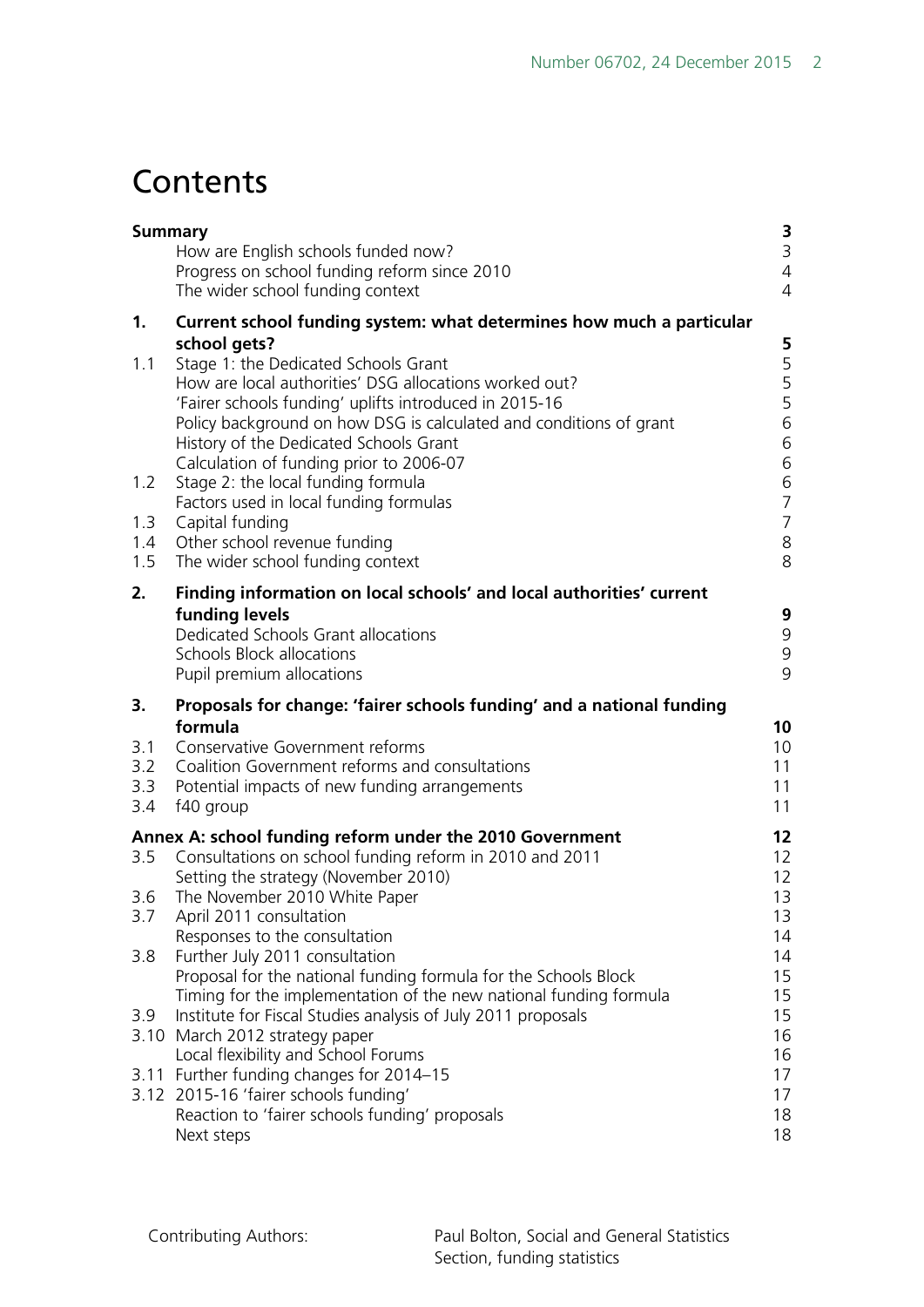# <span id="page-2-0"></span>Summary

### What is the issue?

The average amount of per pupil school funding individual local authorities in England receive from the Government each year varies considerably. Funding is distributed onwards to schools using local funding formulas, which give different weights to different factors. Consequently, there are differences in the amount of per pupil funding received by individual schools within a local authority area.

Critics argue that these disparities are unfair, and that funding should more closely reflect area, school and pupil characteristics. The f40 Group of local authorities has been particularly vocal in the campaign for school funding reform.

#### What funding changes have been proposed by the Government and others?

Under the Coalition Government, the Department for Education (DfE) began the process of school funding reform, holding a number of consultations and making some important changes. Among other things, they allocated additional funding to the 'least fairly funded' local authorities for 2015-16. However, they stopped short of introducing a national funding formula.

In the November 2015 Spending Review, the Government confirmed it would consult on a new national school funding formula early in 2016, with revised funding arrangements being brought in from 2017-18.

Many commentators agree that reform is needed, but the fine detail is likely to be controversial because of the potential for winners and losers under any new system. The Government has said any changes will be phased in and there will be a transitional period to help smooth implementation.

#### <span id="page-2-1"></span>How are English schools funded now? **The Dedicated Schools Grant**

The main source of revenue for state-funded 5 to 16 mainstream schools in England is the Dedicated Schools Grant (DSG). In 2015-16 total DSG was worth £40.1 billion. This is notionally divided into three un-ringfenced blocks, the largest of which is the Schools Block at £32.2 billion, or 80 per cent of total DSG, in 2015-16. The Schools Block is intended to cover core provision for pupils in mainstream primary and secondary education up to the age of around sixteen.

For 2016-17, Schools Block allocations are largely calculated based on how much an area received per pupil in the previous year, subject to some adjustments. A key factor, therefore, in how much areas receive per pupil is how much they received historically; per pupil funding is not calculated from scratch based on area needs each year.

#### **Local funding formula**

Local authorities don't distribute school funding straight on to their maintained schools; they apply a locally-determined funding formula first. There is some variation between local formulas in terms of the relative importance given to different factors like prior attainment, deprivation and sparsity. The local formula is also used in part to determine academy schools' funding.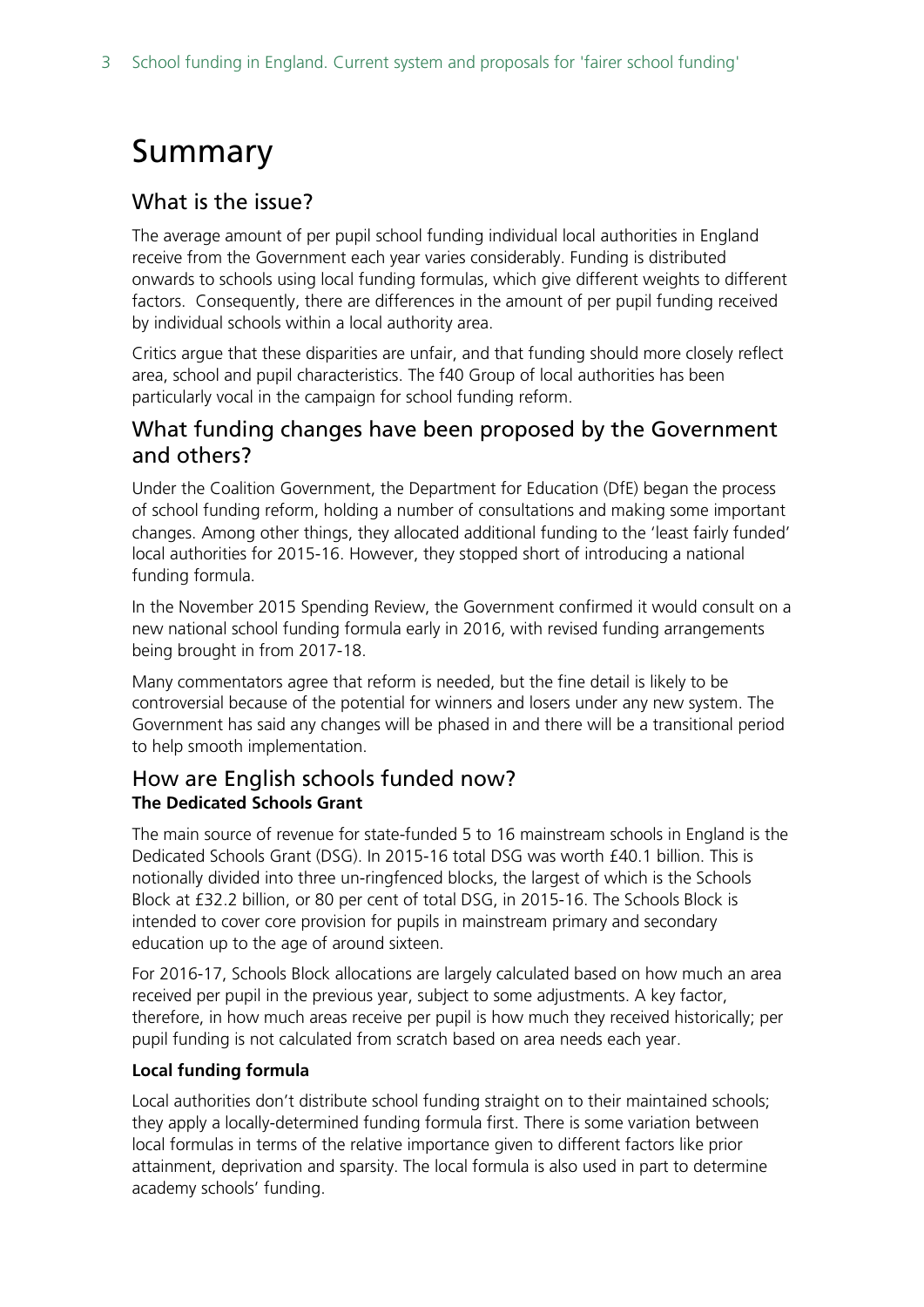#### <span id="page-3-0"></span>Progress on school funding reform since 2010

Although a national funding formula has not yet been introduced, there have been some significant reforms since 2010. Coalition Government changes included:

- Splitting the DSG into three notional but un-ringfenced blocks in 2013: the Schools Block; the Early Years Block; and the High Needs Block.
- Incorporated most separate grants into the DSG.
- Simplified local authority funding formulas.
- Allocated an extra £390 million in 2015-16 to the 'least fairly funded' local authorities.
- Introduced the pupil premium grant in respect of disadvantaged children and service children. This was worth £2.5 billion in 2015-16, the large majority (93%) of which was the deprivation element of the premium.

Since taking office in May 2015, the Conservative Government have:

- Rolled forward the 2015-16 £390 million fairer schools funding to 2016-17.
- Confirmed that a consultation on the introduction of a national funding formula will take place early in 2016.

#### <span id="page-3-1"></span>The wider school funding context

Schools in England report that they are facing rising cost pressures, especially from increased staffing costs.

In the November 2015 Spending Review, the Government said that the core schools budget would be protected in real terms over the Spending Review period, and that per pupil funding levels will be maintained in cash terms. Funding for the pupil premium would also be protected in cash terms. Savings of around £600 million would be made from the Education Services Grant (ESG). This is additional funding given to academies and local authorities for services such as human resources, school improvement and education welfare services.

This note relates to England only.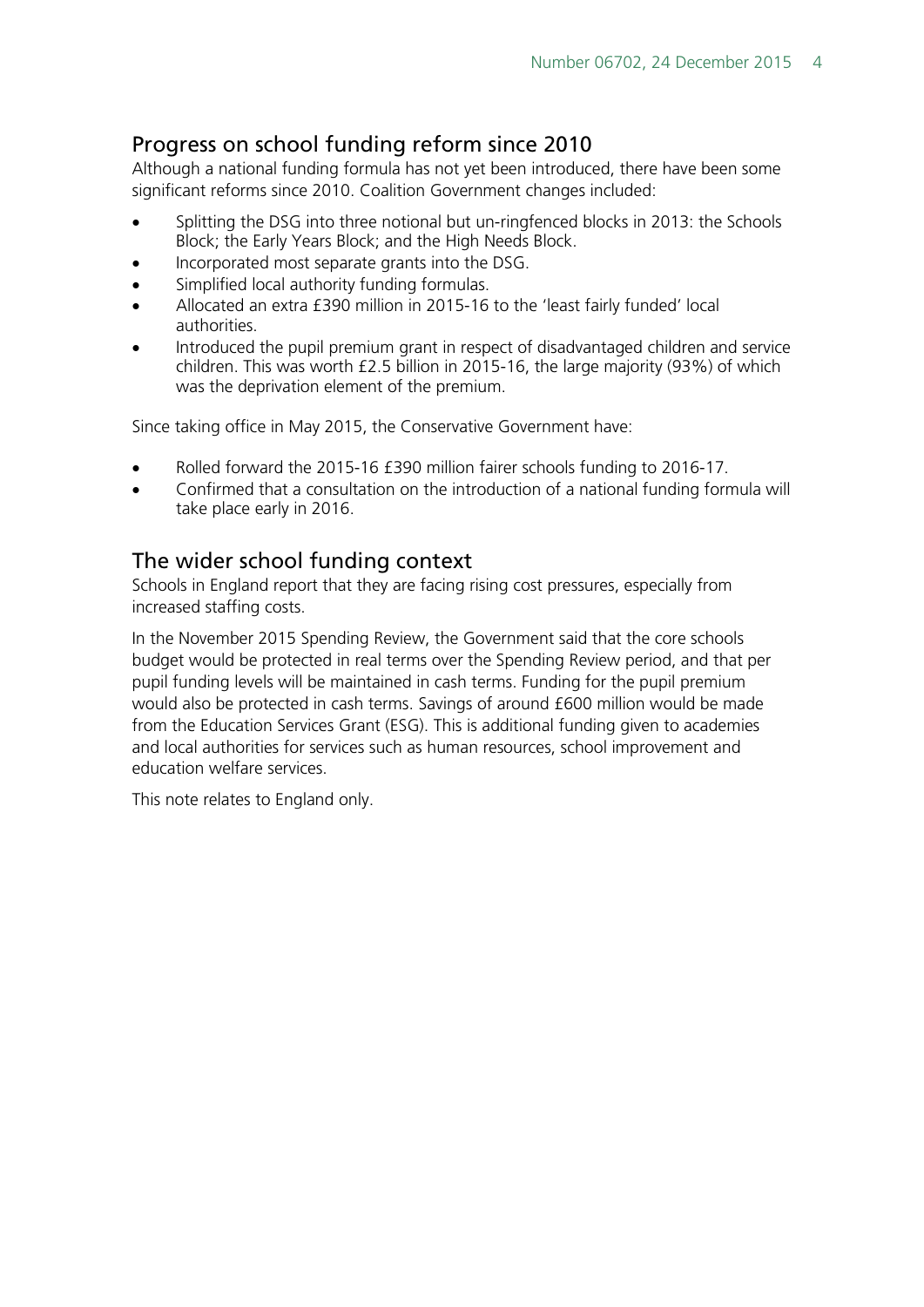# <span id="page-4-0"></span>1. Current school funding system in England: what determines how much a particular school gets?

# <span id="page-4-1"></span>1.1 Stage 1: the Dedicated Schools Grant

The main source of revenue funding for state-funded 5 to 16 schools in England is the Dedicated Schools Grant (DSG). DSG is paid to local authorities, minus deductions ('recoupment') for academies and subject to certain other adjustments.

The overall value of the DSG in 2015-16 (as at November 2015) was £40.1 billion. The DSG is notionally divided into three non- ring-fenced blocks:

- The largest block, the Schools Block: £32.2 billion or 80 per cent of DSG (all figures 2015-16, as at Nov 2015)
- The High Needs Block: £5.3 billion/ 13 per cent of DSG.
- The Early Years Block £2.7 billion/ 7 per cent of DSG.

On 17 December 2015, the Education Funding Agency (EFA) published local authorities' Schools Block, High Needs Block and provisional Early Years Block allocations for 2016- 2017:

• [EFA, Dedicated schools grant allocations: 2016 to 2017 financial year, published 17](https://www.gov.uk/government/uploads/system/uploads/attachment_data/file/485625/DSG_2016-17_allocations_spreadsheet_final.xls)  [December 2015,](https://www.gov.uk/government/uploads/system/uploads/attachment_data/file/485625/DSG_2016-17_allocations_spreadsheet_final.xls)

### <span id="page-4-2"></span>How are local authorities' DSG allocations worked out?

There is currently no national from scratch formula used to calculate all local authorities' DSG allocations each year. A key determinant of how much a local authority receives per pupil in its Schools Block is how much it received per pupil in its Schools Block in previous years.

School Block Units of Funding (SBUFs), multiplied by pupil numbers, are the basis on which the EFA calculates local authorities' Schools Block allocations. In 2015-16, local authorities' SBUFs varied from around £4,000 in Wokingham to more than £7,000 in Tower Hamlets.

For 2016-17 SBUFs were derived from the local authority's previous year's (2015-16) Schools Block allocation and dividing that by the number of pupils on roll in that year (with some adjustments). Similarly, SBUFs and Schools Block allocations in 2015-16 were based largely on the previous year's allocation, but with some formulaic uplifts for what the DfE described as the 'least fairly funded' areas. This 'fairer schools funding' is covered in the following section.

### <span id="page-4-3"></span>'Fairer schools funding' uplifts introduced in 2015-16

The Coalition Government provided an additional £390 million in funding in 2015-16 to what it described as the 'least fairly funded' local authorities. The 'fairer schools funding' has subsequently been rolled forward to 2016-17. The extra money was allocated on the basis of a complex national formula, which allocated minimum cash amounts for certain pupil, school and area characteristics. The 'fairer schools funding' in 2015-16 increased the size of the Schools Block, at national level, by just over one per cent.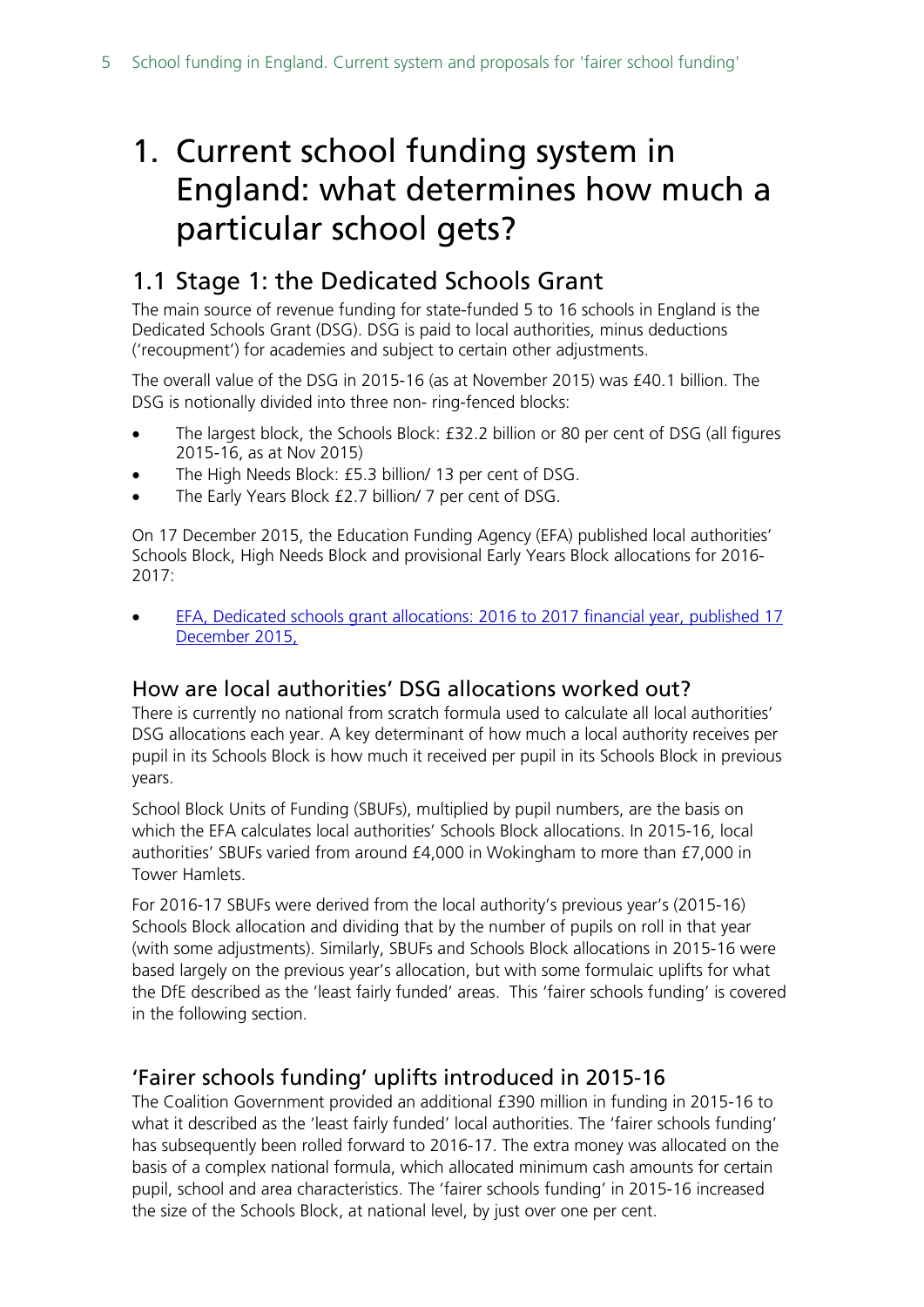Where a local authority's per pupil amount (SBUF) was below that which the formula would have allocated, a share of the £390 million was used to raise the local authority's Schools Block per pupil funding to the threshold level. Authorities where the SBUF level met or exceeded the threshold did not receive any uplift but were instead funded at the same per-pupil funding level as in previous years, subject to certain adjustments.

A list of the 69 local authorities that received additional funding in 2015-16 can be found in Annex B to the [DfE's guidance document, Fairer schools funding. Arrangements for](https://www.gov.uk/government/uploads/system/uploads/attachment_data/file/332652/Fairer_schools_funding_arrangements_for_2015_to_2016.pdf)  [2015-16,](https://www.gov.uk/government/uploads/system/uploads/attachment_data/file/332652/Fairer_schools_funding_arrangements_for_2015_to_2016.pdf) published July 2014.

### <span id="page-5-0"></span>Policy background on how DSG is calculated and conditions of grant

Further detailed information on how the DSG is calculated in 2016-17, and the conditions attached to the grant, can be found in the following documents:

- [EFA, Dedicated schools grant. Conditions of grant 2016 to 2017, December 2015](https://www.gov.uk/government/uploads/system/uploads/attachment_data/file/485627/DSG_Conditions_of_Grant_2016-17_-_Final_published.pdf)
- [EFA, Dedicated schools grant. Technical note for 2016 to 2017, December 2015](https://www.gov.uk/government/uploads/system/uploads/attachment_data/file/485628/DSG_Technical_note_2016-17_-__Final_published.pdf)
- [EFA/ Gov.uk website article, 'Schools funding arrangements 2016 to 2017, updated](https://www.gov.uk/government/publications/schools-funding-arrangements-2016-to-2017)  [17 July 2015](https://www.gov.uk/government/publications/schools-funding-arrangements-2016-to-2017)
- [EFA guidance, Schools Block units of funding 2016-2017. Technical note, July 2015](https://www.gov.uk/government/uploads/system/uploads/attachment_data/file/446185/SBUFs_2016-17_technical_note_publication_version1.pdf)

## <span id="page-5-1"></span>History of the Dedicated Schools Grant

The Dedicated Schools Grant system was introduced in 2006-07. This was a pivotal point in determining how much local authorities would receive in future years. On the introduction of the DSG, the then Labour Government took the decision to peg 2006-07 DSG allocations to what a local authority had spent per pupil in 2005-06. 2005-06 can therefore be considered the baseline year for the current funding system in many respects, with differences in funding levels at that point carried forward from 2006-07 onward.

In the years after 2006-07, the method of calculating LA funding was called spend plus which, as the name suggests, worked by providing per pupil funding at the level received in the previous year, subject to various adjustments and uplifts.

### <span id="page-5-2"></span>Calculation of funding prior to 2006-07

The system for allocating funding to local authorities for their education functions prior to 2006-2007 was partially based on a consideration of area needs, taking into account factors such as deprivation and additional educational needs (using local area data on income-related benefits, ethnicity, language and birth weight), population sparsity (to account for higher costs of small mainly rural primary schools) and area costs (generally higher wage costs in and around London).

Most of the authorities with the lowest levels of funding in 2005-06 had relatively low levels of deprivation, additional needs, or additional area costs on the measures used. Therefore, their funding was among the lowest in the 2005-06 baseline used for the DSG and this position has, to a large extent, been locked in to the system ever since.

# <span id="page-5-3"></span>1.2 Stage 2: the local funding formula

Local authorities do not pass DSG funding straight on to schools. In allocating funding, they must consult with their local schools forum and with all maintained schools and academies in their area. Schools forums are statutory bodies that must have representatives from schools and the local authority, and can also have other members. Schools forums have decision-making powers in some circumstances.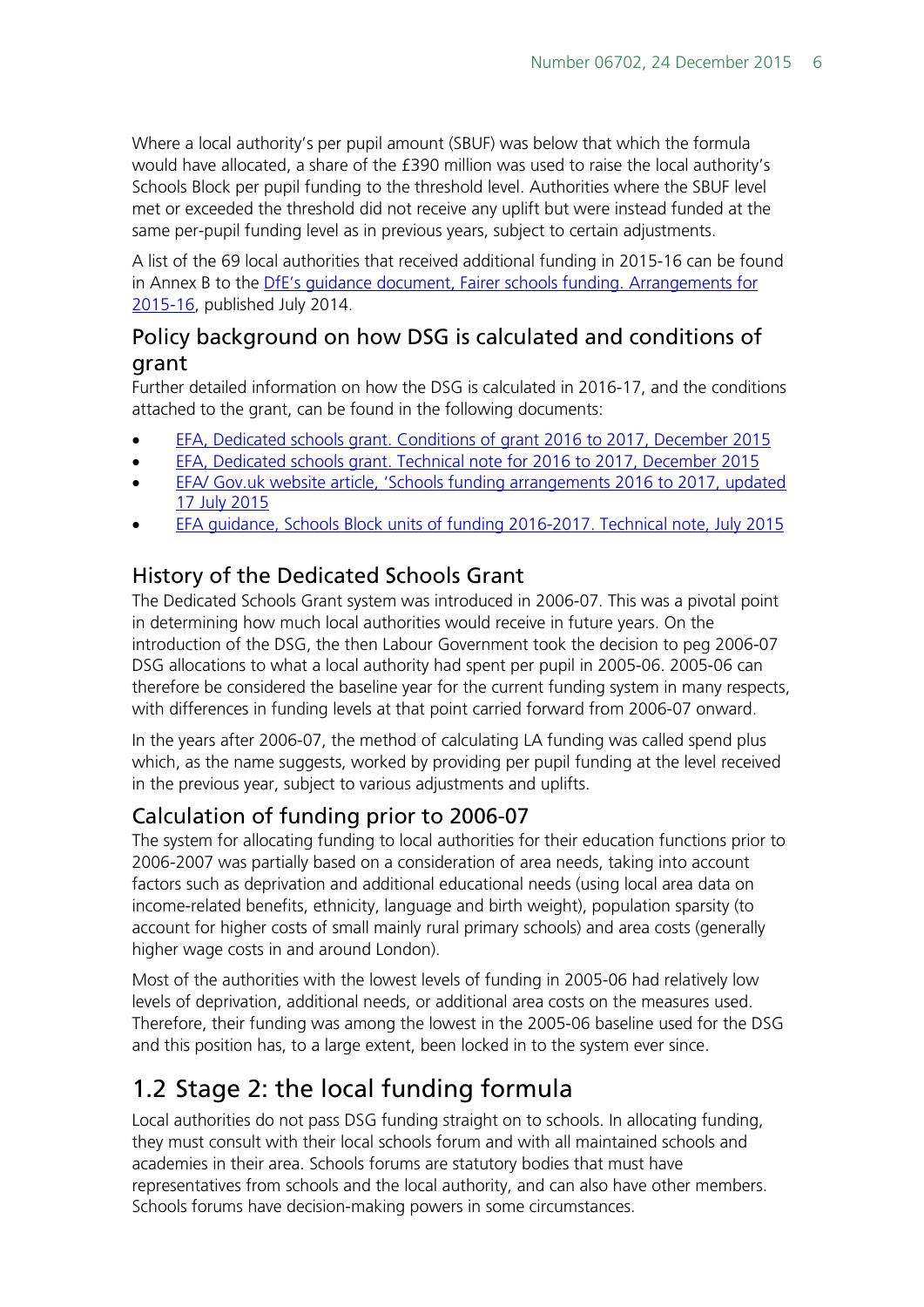The local authority, in consultation with the forum, determines the overall individual schools budget for schools in the area, any funding to be centrally retained, and whether any funding should be moved between the three blocks of the DSG. It also determines a local funding formula which is used to distribute the individual schools budget between local schools.

### <span id="page-6-0"></span>Factors used in local funding formulas

Local funding formulas must use certain factors, and can use a number of optional ones. For 2016-17, there are fourteen allowable factors.

Mandatory factors include:

- Per pupil amount there are minimum amounts for primary and secondary pupils
- Deprivation LAs can use either Income Deprivation Affecting Children Index (IDACI) or free school meals data.

Optional factors include things like:

- A lump sum payment (in 20[1](#page-6-2)5-16 this was used by all local authorities<sup>1</sup>)
- Children in care
- Prior attainment
- English as an Additional Language (EAL)
- Sparsity (schools serving rural areas)

Since 2014-15, the Education Funding Agency (EFA) has required 80 per cent of delegated funding to be allocated based on 'pupil-led' factors.

#### **Application of local funding formula to academies and free schools**

The EFA calculates academies' shares of the individual schools budget using the local funding formula, and recoups this from local authorities. The recouped funding is then paid to academy trusts via the General Annual Grant (GAG).

Academies also receive Education Services Grant (ESG) funding to cover the cost of services that local authorities would otherwise provide, for example, human resources and school improvement services. The November 2015 Spending Review announced that savings of around £600 million would be made via cuts to the ESG. In 2015-16, £564 million has been allocated via ESG, down from £717 million in 2014-15.

Revenue funding for free schools in their first year of opening is not included in the DSG. This comes directly from the EFA.

# <span id="page-6-1"></span>1.3 Capital funding

The EFA provides separate grants to local authorities, maintained schools and academy trusts for building maintenance, refurbishment and rebuilds. These funding streams are covered in a separate [House of Commons Library briefing paper, School buildings and](http://researchbriefings.files.parliament.uk/documents/CBP-7375/CBP-7375.pdf)  [capital funding \(England\),](http://researchbriefings.files.parliament.uk/documents/CBP-7375/CBP-7375.pdf) updated 10 November 2015.

<span id="page-6-2"></span> <sup>1</sup> See: EFA, [School revenue funding 2016-17. Operational guide,](https://www.gov.uk/government/uploads/system/uploads/attachment_data/file/445686/Schools_revenue_funding_2016_to_2017_operational_guide_publication_version_final.pdf) July 2015, Pp. 7. All websites last accessed 22 Dec 2015.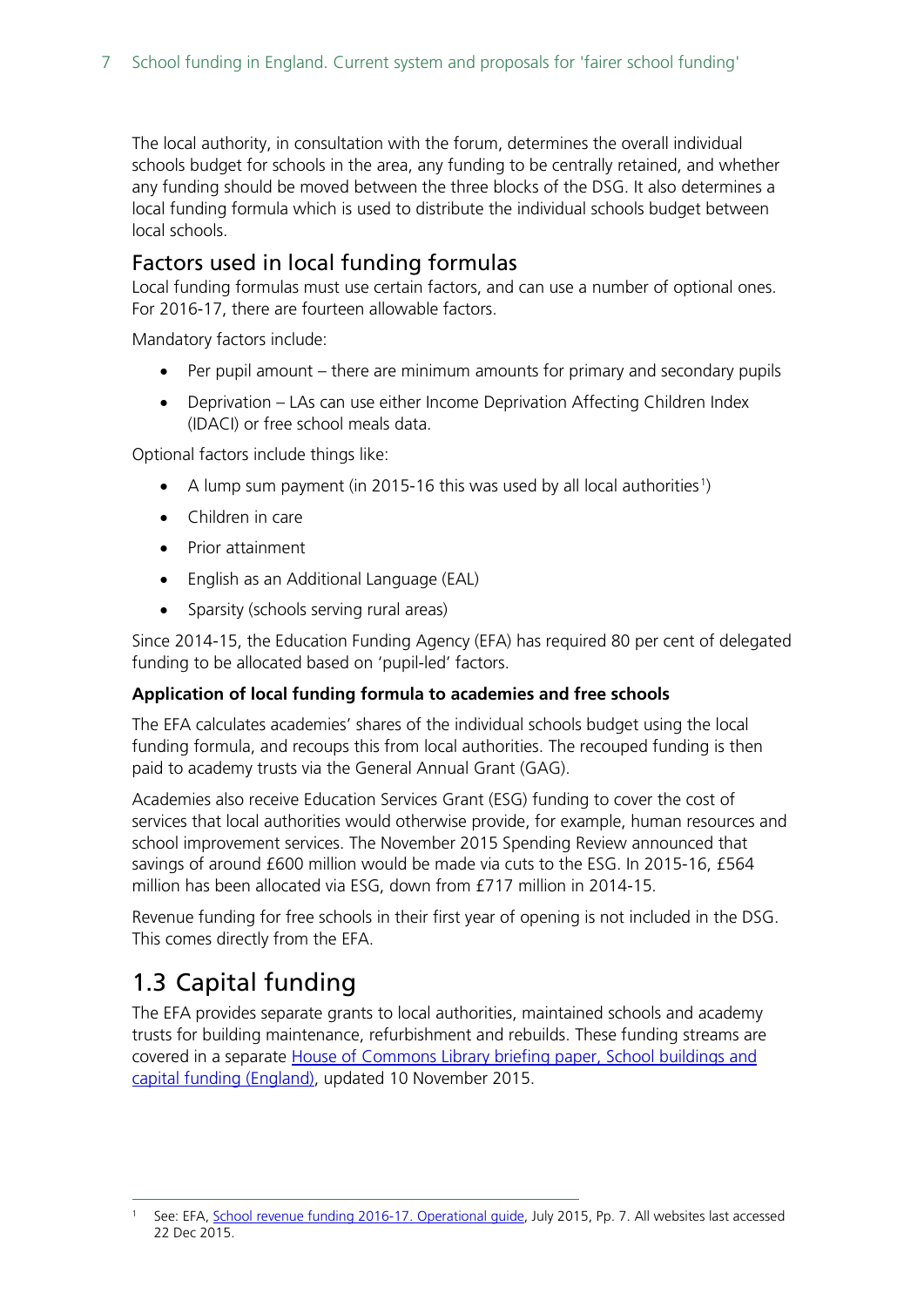# <span id="page-7-0"></span>1.4 Other school revenue funding

#### **Pupil Premium**

Schools receive additional funding each year for disadvantaged pupils and qualifying children from service families via the pupil premium. In 2015-16 the pupil premium is worth £2.5 billion, the large majority (93%) of which is the deprivation element of the premium. This money is given to local authorities who pass it on to their maintained schools, and directly to academies and free schools. Funding for looked after and previously looked after children is overseen by local authorities' virtual school heads.

A separate Library briefing paper gives information on the pupil premium:

• [Commons Library briefing paper, School funding: pupil premium, updated 26](http://researchbriefings.parliament.uk/ResearchBriefing/Summary/SN06700)  [November 2015](http://researchbriefings.parliament.uk/ResearchBriefing/Summary/SN06700)

#### **Education Services Grant**

The Spending Review announced that further savings of around £600 million would be made from the Education Services Grant (ESG). This is additional funding that academies and local authorities receive for centrally provided services such as human resources, school improvement and education welfare services. ESG allocations for 2015-16, as at November 2015, totalled £564 million, down from £717 million in 2014-15.

Information on ESG allocations for 2015-16 can be found on the Gov.uk website:

• [Education Services Grant allocations 2015-16, updated November 2015](https://www.gov.uk/government/publications/education-services-grant-2015-to-2016)

On 17 December 2015 the EFA announced ESG allocations for 2016-17:

• [Education Services Grant allocations 2016-17, published 17 December 2015.](https://www.gov.uk/government/publications/education-services-grant-esg-2016-to-2017)

#### **Self-generated income**

Most schools – whether maintained and academy – generate a proportion of their income themselves. Fundraising activities include asking for parental contributions, leasing out premises for community use, or even sponsorship from business.

The proportion of income raised in this way varies substantially between schools. Schools cannot charge for education during school hours and must make clear that parental contributions, where requested, are voluntary.

# <span id="page-7-1"></span>1.5 The wider school funding context

In the November 2015 Spending Review, the Government said that the core schools budget would be protected in real terms over the Spending Review period, and that per pupil funding levels will be maintained in cash terms. Funding for the pupil premium would also be protected in cash terms, but further savings of £600 million would be made from the Education Services Grant (ESG) as discussed above.

Schools in England report that they are facing rising cost pressures, especially from increased staffing costs. [2](#page-7-2) Following the November 2015 Spending Review, the Institute for Fiscal Studies (IFS) estimated that despite the commitment to protect the core schools budget in real terms between now and 2019-20, this was likely to translate into a 7.5 per cent real-terms per pupil spending cut over the Spending Review period. [3](#page-7-3)

<span id="page-7-2"></span><sup>&</sup>lt;sup>2</sup> See e.g.: 'Survey reveals impact of budget pressures as school leaders look to balance the books',<br>Association of School and College Leaders (ASCL) website, 20 November 2015.

<span id="page-7-3"></span><sup>&</sup>lt;sup>3</sup> Luke Sibieta/ IFS presentation, ['School funding reform',](http://www.ifs.org.uk/publications/8072) 26 November 2015.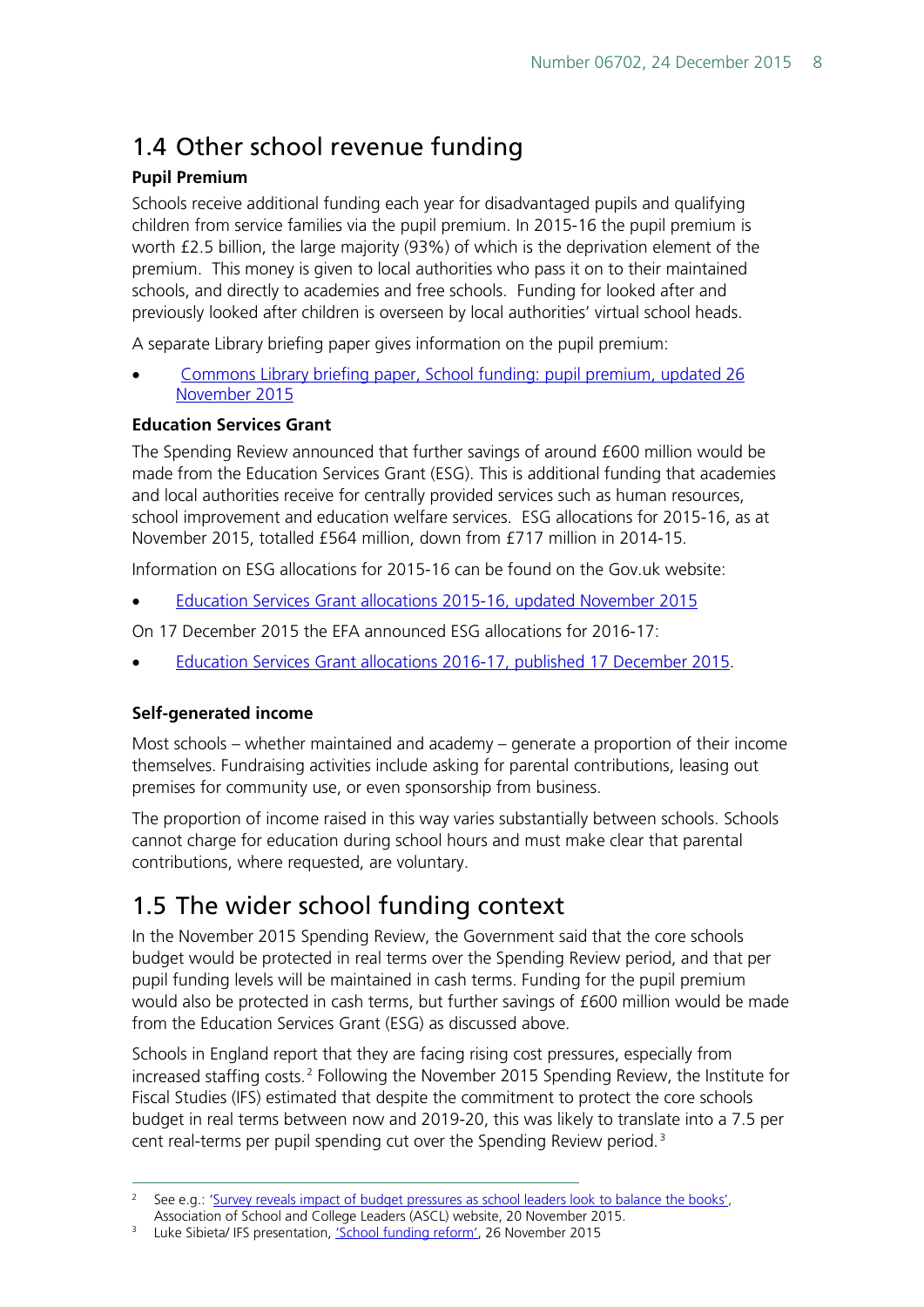# <span id="page-8-0"></span>2. Finding information on local schools' and local authorities' current funding levels

#### <span id="page-8-1"></span>Dedicated Schools Grant allocations

Spreadsheets setting out local authorities' DSG allocations for 2016-17 can be found on the Gov.uk website:

• [EFA, Dedicated Schools Grant 2016-17, published 17 December 2015.](https://www.gov.uk/government/publications/dedicated-schools-grant-dsg-2016-to-2017)

#### <span id="page-8-2"></span>Schools Block allocations

An EFA spreadsheet provides headline data on the per pupil funding each school receives through the Schools Block only. The data for maintained schools are for the financial year 2015-16. Then figures for academies are for the academic year 2015-16:

• [EFA, Schools Block funding allocations 2015-16, 15 October 2015.](https://www.gov.uk/government/publications/schools-block-funding-allocations-2015-to-2016)

### <span id="page-8-3"></span>Pupil premium allocations

Information on the pupil premium, including allocations to schools and conditions of grant, can be found on the Gov.uk website:

• Gov.uk website article, ['Pupil premium: funding and accountability for schools',](https://www.gov.uk/guidance/pupil-premium-information-for-schools-and-alternative-provision-settings) updated 31 July 2015.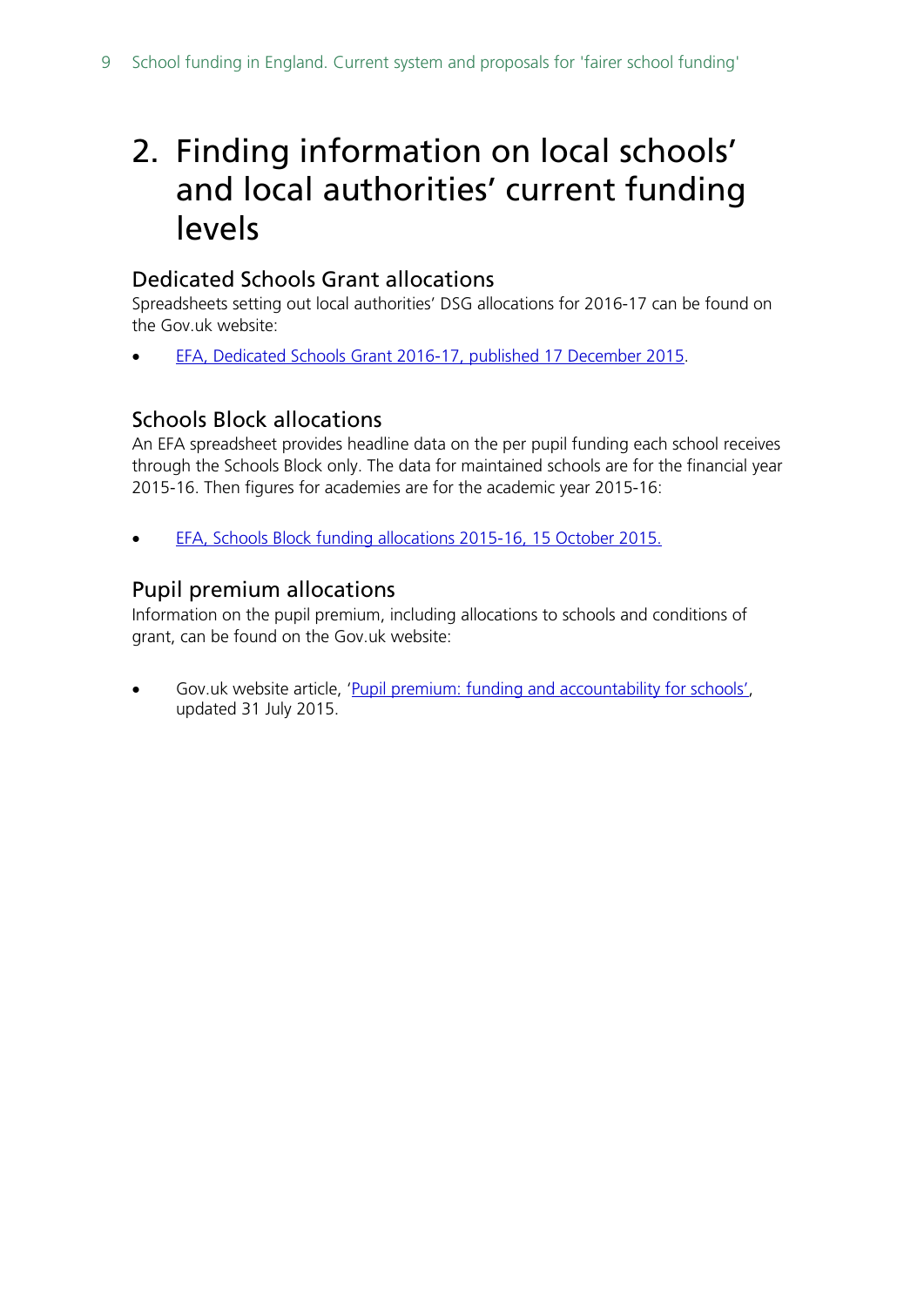# <span id="page-9-0"></span>3. Proposals for change: 'fairer schools funding' and a national funding formula

## <span id="page-9-1"></span>3.1 Conservative Government reforms

The Conservative Party Manifesto for the 2015 general election stated:

[...] we will make schools funding fairer. We have already increased funding for the 69 least well-funded local authorities in the country, and will make this the baseline for their funding in the next Parliament. [4](#page-9-2)

It was reported that in response to questions at the National Governors' Association summer conference on 27 June 2015, the Education Secretary stated that a new funding formula would not be ready until after 2016-17. A *Schools Week* article quoted Ms Morgan as saying:

I'm well aware of issues of inequity in our funding system. We made a manifesto commitment to implement fairer funding.

It can't be right there are thousands of pounds difference between neighbouring authorities and we have to iron this out.

We took the first step with approving the additional £390m to the lowest funded authorities. We are working on it.

We have to come up with the right system. We've already made the case on the need to restore balance and have proper fairness in the funding formula.

But it's not straight forward and in a climate where you don't have lots of money, we have to do this in a way that deals with the problems but doesn't cause lots of turbulence. We will have to look at the impact on areas that have been overly funded.

We also want to look at high needs funding and we are working hard. We will then have to consult on it.

It would be tough to do it for 2016-17 as we don't want to rush it, but then we are looking at how quickly we can bring it in thereafter. I'm determined we will make progress on this.<sup>[5](#page-9-3)</sup>

The Spending Review of November 2015 confirmed that the Government would consult on the introduction of a national funding formula for schools, early years and high needs early in 2016. Announcing the plans, Chancellor George Osborne said:

We will phase out the arbitrary and unfair school funding system that has systematically underfunded schools in whole swathes of the country.

Under the current arrangements, a child from a disadvantaged background in one school can receive half as much funding as a child in identical circumstances in another school.

In its place, we will introduce a new national funding formula. I commend the many MPs from all parties who have campaigned for many years to see this day come.<sup>[6](#page-9-4)</sup>

<span id="page-9-2"></span>Conservative Party[, Conservative Manifesto 2015,](https://s3-eu-west-1.amazonaws.com/manifesto2015/ConservativeManifesto2015.pdf) p. 34

<span id="page-9-3"></span><sup>&#</sup>x27;Morgan: We're working hard on a national fair funding formula, but it won't be ready for at least two [years'](http://schoolsweek.co.uk/morgan-were-working-hard-on-a-national-fair-funding-formula-but-it-wont-be-ready-for-at-least-two-years/), Schools Week, 29 June 2015

<span id="page-9-4"></span><sup>6</sup> [HC Deb 25 Nov 2015, c1370](http://www.publications.parliament.uk/pa/cm201516/cmhansrd/cm151125/debtext/151125-0001.htm#15112551000176)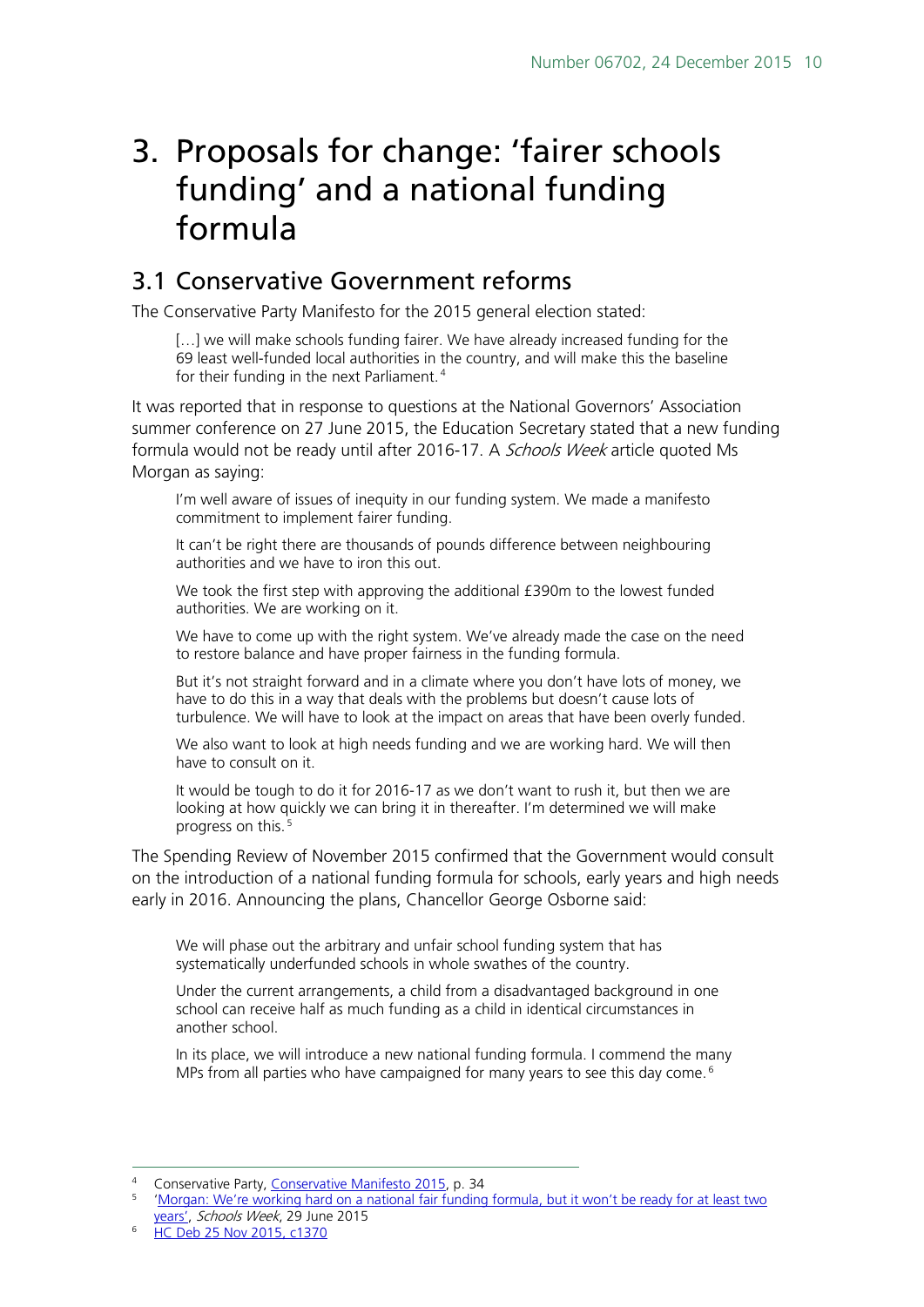# <span id="page-10-0"></span>3.2 Coalition Government reforms and consultations

The current proposals for reform follow on from earlier changes and consultations undertaken by the Coalition Government. More detailed information about funding reforms and policy proposals consulted on during this period can be found in Annex A to this note.

# <span id="page-10-1"></span>3.3 Potential impacts of new funding arrangements

It is not possible to model the likely impacts of any new funding arrangements on particular local authorities, schools or constituencies until more details are available on the DfE's preferred approach and in particular on:

- What factors will be included in any national funding formula, and the relative value given to each.
- What funding arrangements may be in place in relation to early years and high needs funding.
- What level of discretion there will be at the local authority level.
- What transitional arrangements and protections there might be for schools and local authorities.

## <span id="page-10-2"></span>3.4 f40 group

The f40 group describes itself as a representative organisation for the lowest funded education authorities in England.<sup>[7](#page-10-3)</sup> It is currently chaired by Cllr. Ivan Ould; vice chairs are Graham Stuart MP, former chair of the Education Committee and Nic Dakin MP.

Information about f40's proposals and preferred funding approach can be found on the campaign group's website:

#### **[F40 Campaign's website](http://www.f40.org.uk/)**

On 20 October 2015 Graham Stuart MP wrote to David Cameron calling for "urgent action to deliver fairer schools funding":

[Letter from Graham Stuart MP/ f40 Campaign to David Cameron, 20 October 2015.](http://www.f40.org.uk/useruploads/files/downloads/fair_school_funding_campaign_-_joint_letter.pdf)

The letter was signed by 111 other MPs. It continued:

It is widely acknowledged that the existing school funding model is a muddle and that funding for individual schools with similar pupil characteristics is arbitrary and unfair. As a result, schools around the country that are similar can get very different budgets and children with the same needs can receive very different levels of financial support, depending on where they go to school. [8](#page-10-4)

It went on to reiterate the f40 group's previous calls for the introduction of a new national funding formula and outlined the factors that should be taken into consideration.

<span id="page-10-4"></span><span id="page-10-3"></span>See: [f40 group website homepage](http://www.f40.org.uk/)

[Letter from Graham Stuart and 111 others to David Cameron, 20 October 2015](http://www.f40.org.uk/useruploads/files/downloads/fair_school_funding_campaign_-_joint_letter.pdf)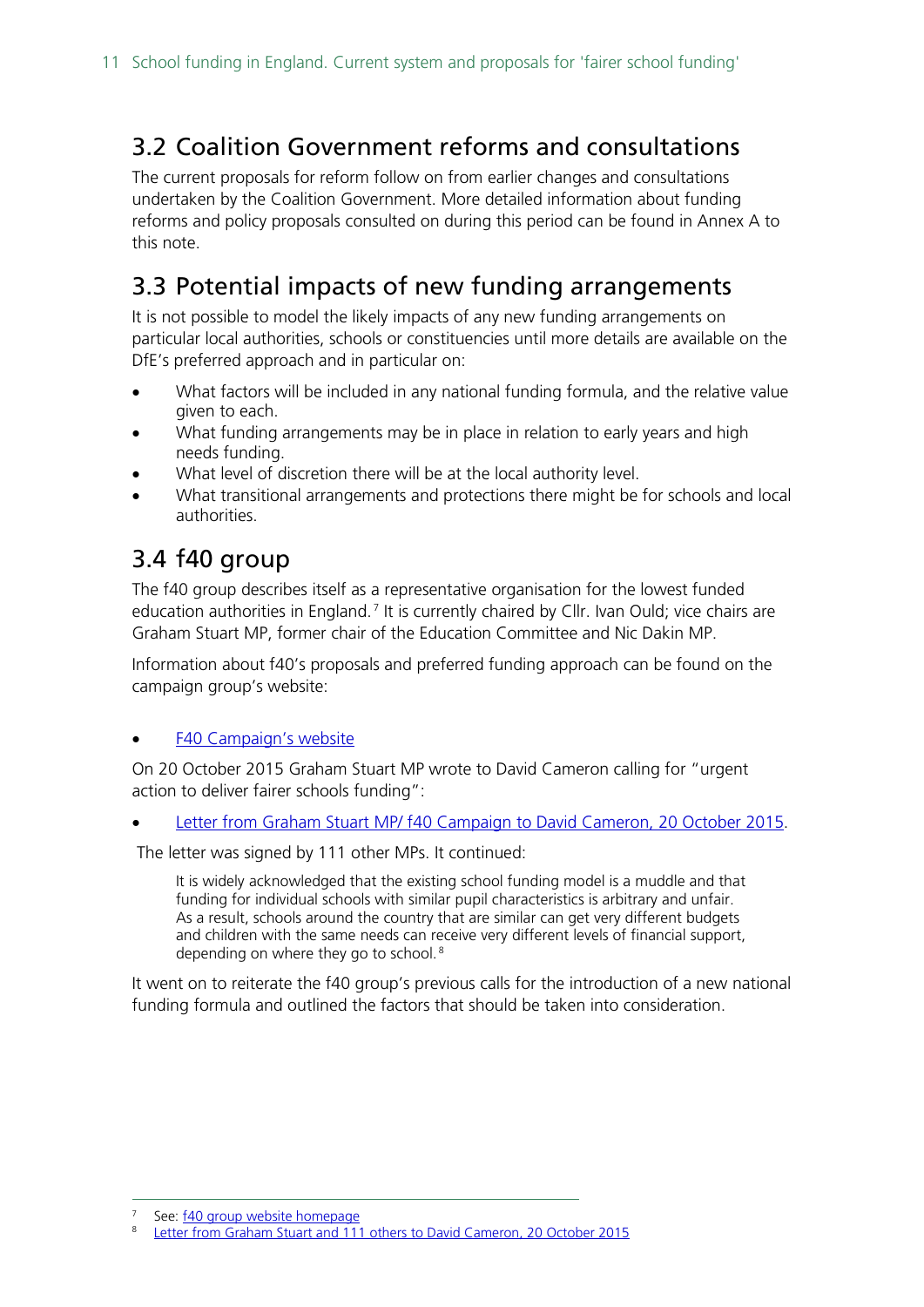# <span id="page-11-0"></span>Annex A: school funding reform under the 2010 Government

## <span id="page-11-1"></span>3.5 Consultations on school funding reform in 2010 and 2011

The Coalition Government published its White Paper, [The Importance of Teaching,](https://www.gov.uk/government/uploads/system/uploads/attachment_data/file/175429/CM-7980.pdf) in November 2010, followed by [A consultation on school funding reform: Rationale and](http://www.education.gov.uk/consultations/downloadableDocs/School%20Funding%20Reform%20consultation%20final.pdf)  [principles](http://www.education.gov.uk/consultations/downloadableDocs/School%20Funding%20Reform%20consultation%20final.pdf) in April 2011.

In the White Paper, the DfE criticised the existing arrangements, referring to an "opaque, anomalous and unfair school funding system which reflects the historic circumstances of local authorities rather than the specific needs of individual schools and pupils".<sup>[9](#page-11-3)</sup>

In the April 2011 consultation, the DfE provided a more detailed critique of the DSG funding system the Coalition Government had inherited saying that "the amount of DSG per pupil for each authority is calculated based on what the local authority received the previous year", adding:

3.2. This method – called 'spend plus' - was started in 2006-07 and represented a reform from the previous method of school funding. When the DSG was created, in 2006-07, its initial level for pupils in each local authority was based on what each authority planned to spend on schools in 2005-06 – the last year before the introduction of the DSG and 'spend plus'. Therefore, because we still base funding from the DSG on the previous year, current levels of school funding are, in fact, based largely on those in 2005-06.

3.3. The amount spent in 2005-06 was determined by two things:

an assessment of what the local authorities' needs were at that time (often using data that was already becoming out of date); and

the amount local authorities each chose to spend on schools (itself a result partially of decisions made several years previously).

3.4. So, current levels of school funding are based on an assessment of needs which is out of date, and on historic decisions about levels of funding which may or may not reflect precisely what schools needed then. It is inevitable that over time needs have changed and historic local decisions may no longer reflect local or national priorities. [10](#page-11-4)

The DfE added that the DSG methodology as it stood then "[fell] well short" of the Government's view of the "ideal school funding system". [11](#page-11-5)

## <span id="page-11-2"></span>Setting the strategy (November 2010)

Prior to publication of the Importance of Teaching White Paper, there was speculation in the media that there would be a wholesale reform of the school funding system. The Financial Times reported that drafts of the White Paper proposed that "state schools in England will be directly funded from Whitehall for the first time" through a "single 'national funding formula'", a move which, the  $FT$  said, would "sideline local authorities from managing education spending". [12](#page-11-6)

It was subsequently reported that the reform would not be pursued, with the then Education Secretary, Michael Gove, saying in advance of the White Paper's publication that, "we will be funding schools through local authorities as we do at the moment". It

<span id="page-11-3"></span><sup>&</sup>lt;sup>9</sup> DfE, [The Importance of Teaching,](https://www.education.gov.uk/publications/eOrderingDownload/CM-7980.pdf) Cm 7980, November 2010, p82, para 8.10

<sup>&</sup>lt;sup>10</sup> DfE, [A consultation on school funding reform: Rationale and principles,](http://www.education.gov.uk/consultations/downloadableDocs/School%20Funding%20Reform%20consultation%20final.pdf) April 2011, pp3-4

<span id="page-11-6"></span><span id="page-11-5"></span><span id="page-11-4"></span> $11$  *Ibid*, p4, para 3.5

<sup>&</sup>lt;sup>12</sup> ["Schools face shake-up to funding",](http://www.ft.com/cms/s/0/8e481dc8-eea0-11df-9db0-00144feab49a.html#axzz1RzUlniiZhttp://www.ft.com/cms/s/0/8e481dc8-eea0-11df-9db0-00144feab49a.html) Financial Times, 12 November 2010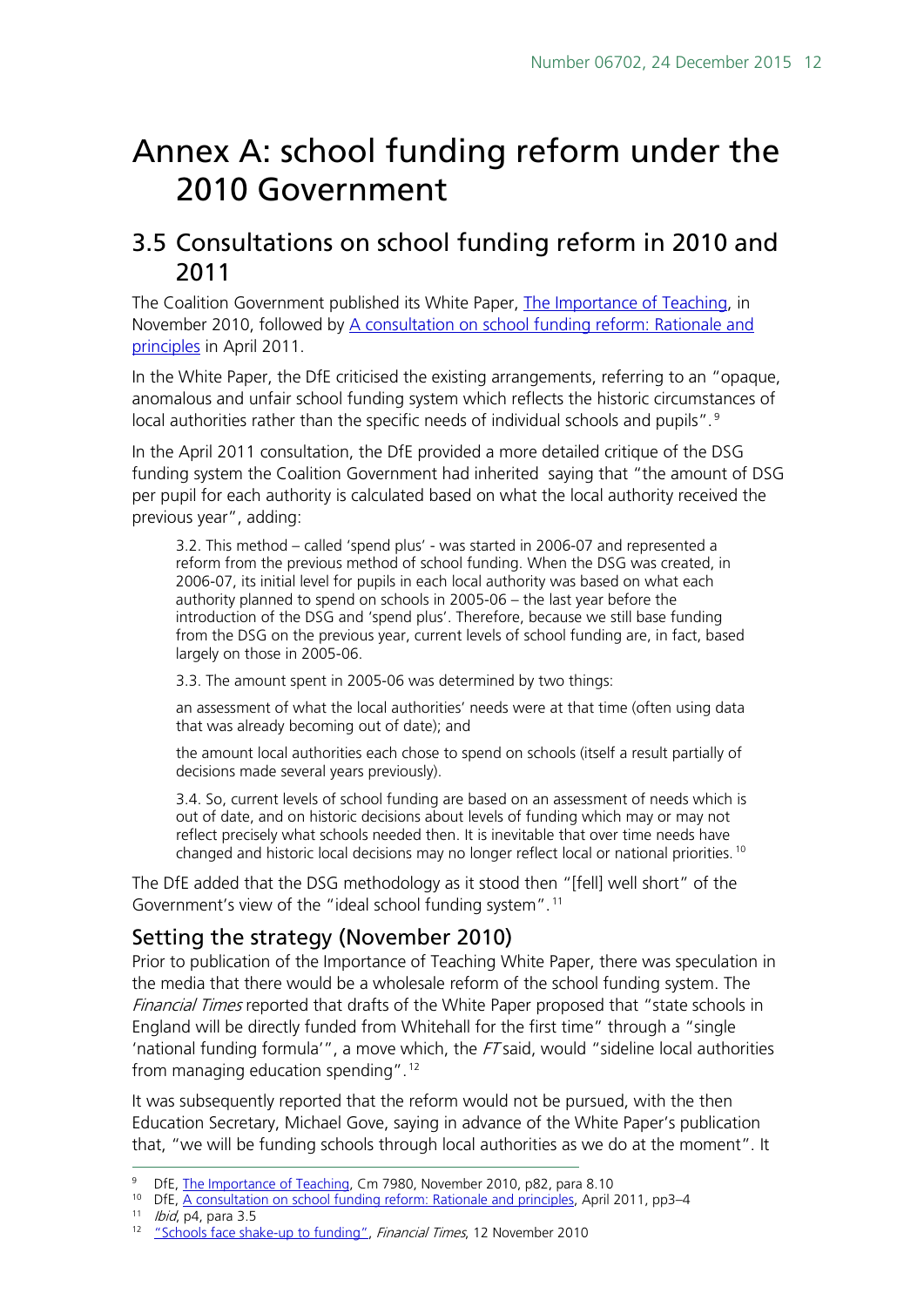was reported that "local councillors [had] come out strongly against the proposals" for direct funding from Whitehall.<sup>[13](#page-12-2)</sup>

## <span id="page-12-0"></span>3.6 The November 2010 White Paper

In the Importance of Teaching White Paper, the DfE said "[our] aim is that money is distributed more fairly so that it is the schools most able to make efficiencies which are asked to so do", adding it would:

- Consult on developing and introducing a clear, transparent and fairer national funding formula based on the needs of pupils, to work alongside the Pupil Premium.
- In the meantime, increase the transparency of the current funding system by showing both how much money schools receive on a school-by-school basis and how they spend their funds.
- Devolve the maximum amount of funding to schools, making information and tools available to governors and head teachers which will support them in making good spending decisions. [14](#page-12-3)

It noted that it intended to move towards a "national funding formula" for schools in the long-term.<sup>[15](#page-12-4)</sup>

## <span id="page-12-1"></span>3.7 April 2011 consultation

In April 2011, the DfE published  $A$  consultation on school funding reform: Rationale and [principles,](http://www.education.gov.uk/consultations/downloadableDocs/School%20Funding%20Reform%20consultation%20final.pdf) [16](#page-12-5) setting out the DfE's view of an "ideal school funding system":

- It would distribute money in a fair and logical way  $[...]$
- $\bullet$  It would distribute extra resources towards pupils who need them most.  $\{...\}$
- It would be transparent and easy to understand and explain.  $[...]$
- It would support a diverse range of school provision. […]
- It would provide value for money and ensure proper use of public funds  $[...]$ .<sup>[17](#page-12-6)</sup>

In order to help achieve the "ideal school funding system", the then-Government considered several elements including:

- a "Fair Funding Formula", which would "give a clear national basis for funding schools" and "ensure that schools serving similar intakes would receive similar levels of funding", although issues of local flexibility were noted;
- the DfE's aim of ensuring that all deprived pupils have the same level of funding for their education, including through the Pupil Premium, and improving the current funding system "to deliver on this aim more effectively";
- the role of local authorities, as a national funding formula would mean "it will be necessary to have a clear divide between these responsibilities and the funding for them";
- "elements of a fair funding formula". The DfE said "following this first part of the consultation process on a fair funding formula, we would expect to consult in more detail on possible indicators and the balance between them. However, there are

<span id="page-12-2"></span><sup>&</sup>lt;sup>13</sup> ["Gove drops school funding plans",](http://www.ft.com/cms/s/0/3f9c3fe4-f583-11df-99d6-00144feab49a.html#axzz1RzUlniiZ) Financial Times, 21 November 2010

<span id="page-12-3"></span><sup>&</sup>lt;sup>14</sup> Department for Education[, The Importance of Teaching,](https://www.education.gov.uk/publications/eOrderingDownload/CM-7980.pdf) Cm 7980, November 2010, pp78–79, paras 8.3 and 8.5

<span id="page-12-5"></span><span id="page-12-4"></span><sup>15</sup> *Ibid.*, p82, paras 8.9 - 8.11

<sup>&</sup>lt;sup>16</sup> Department for Education, [A consultation on school funding reform: Rationale and principles,](http://www.education.gov.uk/consultations/downloadableDocs/School%20Funding%20Reform%20consultation%20final.pdf) April 2011, p1, para 1.2

<span id="page-12-6"></span><sup>17</sup> *Ibid.*, p2, para 2.1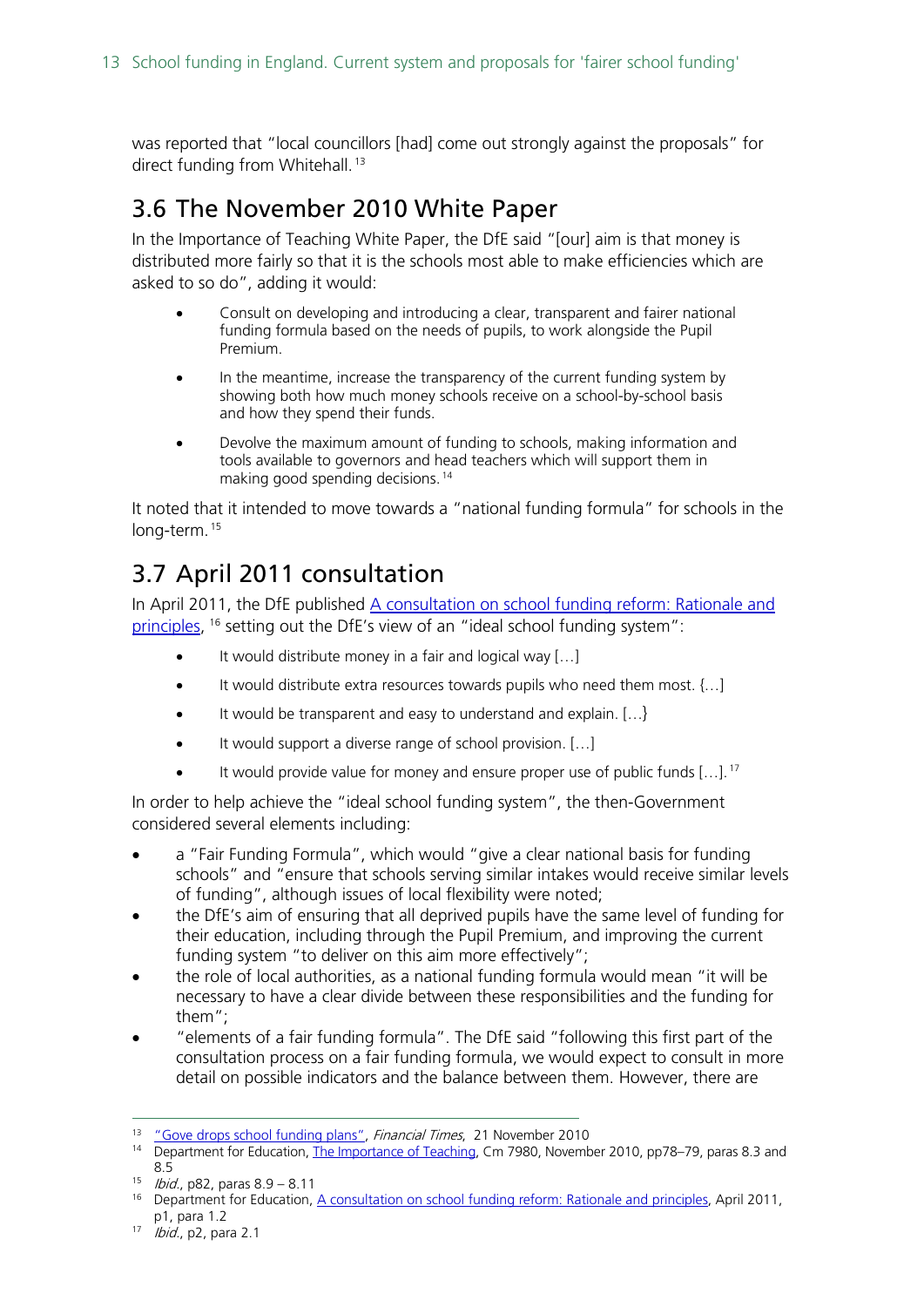some key principles on which we are seeking views now", including "pupil vs school characteristics", "what pupil factors should a formula contain", and "complexity vs simplicity";

managing the transition to a new funding system.<sup>[18](#page-13-2)</sup>

In addition, the DfE acknowledged that funding for two of the key areas needed handling outside of a national funding formula for schools: 'High Cost' pupils including some with Special Educational Needs (SEN); and nursery (early years) provision. [19](#page-13-3)

#### <span id="page-13-0"></span>Responses to the consultation

In July [20](#page-13-4)11, the Government published its response to the consultation.<sup>20</sup> This reported:

Nearly all correspondents (98%) agreed with some or all of the stated characteristics of an ideal school funding system. Some respondents raised issues about the balance between a simple and transparent system and one that is able to include the diverse needs of individual schools. Whilst most respondents agreed that transparency should be an aim of a future funding system and recognised the complex nature of the current system, some however felt that it was more important to ensure that the funding system is fit for purpose and able to meet the needs of all children.<sup>[21](#page-13-5)</sup>

However, 83% of respondents were of the view that there were "further characteristics the system should have", although opinions varied. For example, on the rigidity of budgets, "some called for the setting of 3 year budgets but others stressed the need for budgets to be flexible and responsive depending on the schools circumstances. Some suggested in-year adjustments to cater for influxes of pupils and the distribution of funding based on a termly, rather than annual, census". Other issues included local flexibility, issues for rural areas, local salaries, and school and pupil characteristics.<sup>[22](#page-13-6)</sup>

On local flexibility, "just over 70% of respondents thought that there needed to be at least some degree of flexibility for local authorities in any new funding arrangement" – 38% thought there should be "some local flexibility", and 34% thought there should be "a lot of local flexibility". Just under half of respondents but well over half of schools thought that local flexibility should be limited. Just under a third of all respondees but well over a half of local authorities responding were against any such action. [23](#page-13-7)

While the consultation found that "some respondents considered that the Dedicated Schools Grant methodology needs review but that the local authority formula element of the system is fit for purpose, particularly given the Schools Forum role", 80% of respondents agreed with "the case for reforming the system": "respondents felt that the current differential levels of funding between similar schools are unfair and unjustified". [24](#page-13-8)

## <span id="page-13-1"></span>3.8 Further July 2011 consultation

In July 2011, the DfE launched a second, related consultation on its proposal, seeking views on when to implement the national funding formula. [25](#page-13-9) The consultation also proposed to split the DSG into three blocks (Schools, High Needs and Early Years) plus a small fourth block for some other services not suitable for delegation.

<span id="page-13-2"></span><sup>18</sup> DfE, [A consultation on school funding reform: Rationale and principles,](http://www.education.gov.uk/consultations/downloadableDocs/School%20Funding%20Reform%20consultation%20final.pdf) April 2011, pp5-7 and 10-12, paras 4.3, 5.1–5.5, 6.1–6.2, 9.1, 9.2, 9.5, 9.7, 10

<sup>19</sup> *Ibid.*, p7, para 6.3

<span id="page-13-4"></span><span id="page-13-3"></span><sup>&</sup>lt;sup>20</sup> Department for Education, Consultation on school funding reform: rationale and principles 13 April 2011 to 25 May 2011 – [Summary of consultation responses,](http://www.education.gov.uk/consultations/downloadableDocs/110720%20Report%20of%20April%20Consultation%20Final.pdf) July 2011, p1

<span id="page-13-5"></span> $21$  *Ibid.*, p3

<span id="page-13-6"></span> $22$  Ibid., p4

<span id="page-13-7"></span> $23$  *Ibid.*, pp9-10

<span id="page-13-8"></span> $24$  *Ibid.*, pp5–6

<span id="page-13-9"></span><sup>&</sup>lt;sup>25</sup> DfE, [Consultation on school funding reform: Proposals for a fairer system,](https://www.education.gov.uk/consultations/downloadableDocs/July%2011%20Consultation%20on%20School%20Funding%20Reform%20FINAL.pdf) July 2011.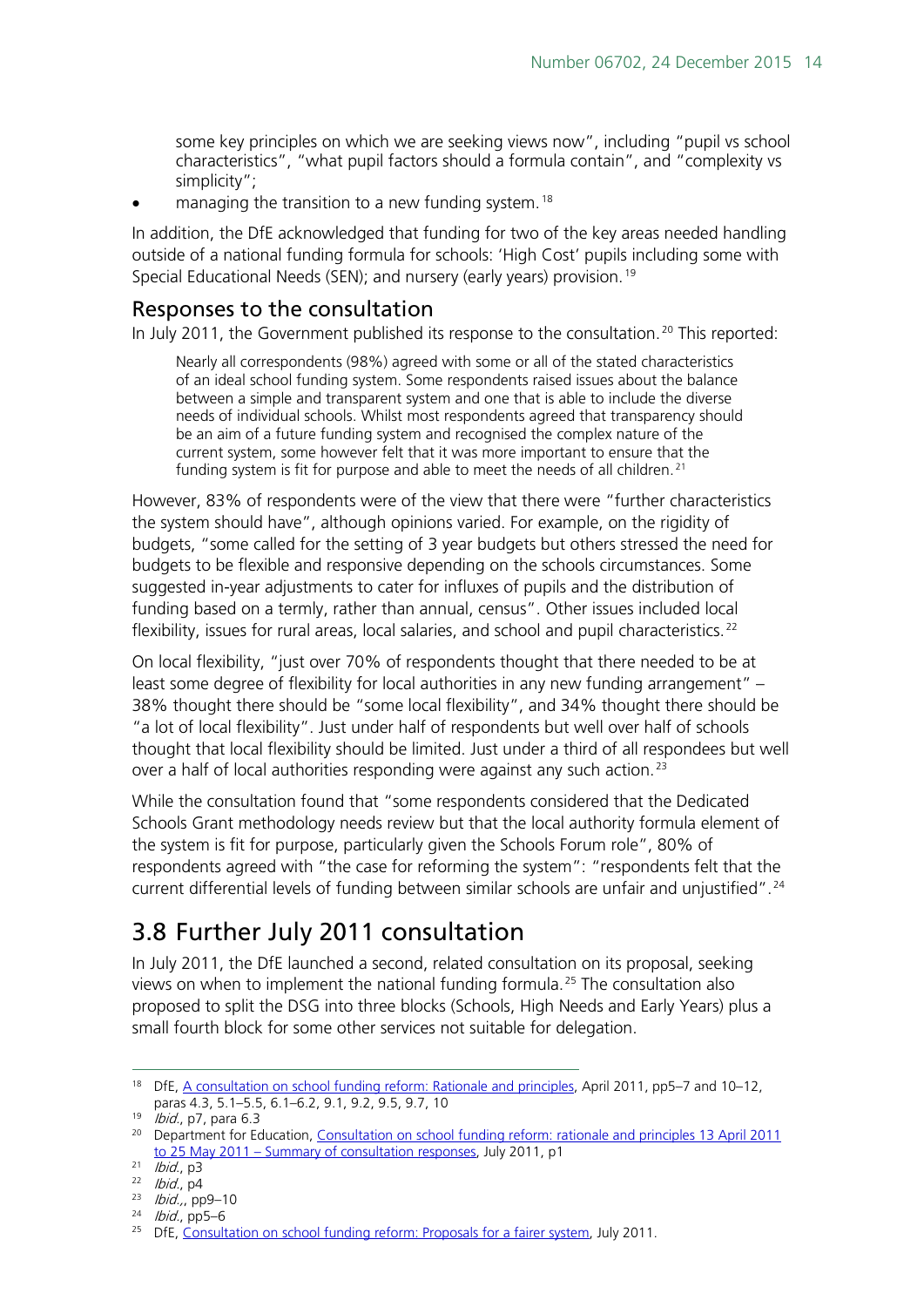## <span id="page-14-0"></span>Proposal for the national funding formula for the Schools Block

In terms of the formula for the Schools Block, the DfE proposed including the following factors:

- a) A basic amount per pupil;
- b) Additional per pupil funding for deprivation;
- c) Additional funding to protect small schools;
- d) An adjustment for areas with higher labour costs [Area Cost Adjustment].

9. In addition, we are consulting on including additional funding for pupils who have English as an Additional Language (EAL) and sometimes need additional support to help them to achieve.<sup>[26](#page-14-3)</sup>

The consultation proposed that local authorities would still be able, with their schools forums, to set local funding formulas, albeit using a rationalised number of factors. [27](#page-14-4) The DfE recognised that "there are likely to be specific needs that need to be met which may not be possible to accommodate in any national formula".<sup>[28](#page-14-5)</sup>

## <span id="page-14-1"></span>Timing for the implementation of the new national funding formula

In the July 2011 consultation, the DfE proposed to maintain the current system of funding in 2012–13 "to enable further consultation and sufficient time for local authorities, Schools Forums, schools and Academies to interpret the reforms and the settlement". At this stage, it planned to issue 'shadow allocations' in 2012-13, to illustrate to LAs what they could expect to receive once the fully reformed system was implement.

## <span id="page-14-2"></span>3.9 Institute for Fiscal Studies analysis of July 2011 proposals

Following the publication of the DfE's July 2011 consultation document, in November 2011 the Institute for Fiscal Studies (IFS) published a report, **School funding reform: an** [empirical analysis of options for a national funding formula,](http://www.ifs.org.uk/bns/bn123.pdf) the purpose of which was to "describe the options for a national funding formula for schools and examine how different options would affect the finances of different schools or areas of the country". This noted that the DfE's second consultation document did not include such analysis.<sup>[29](#page-14-6)</sup>

Based on a number of assumptions, the report found the following:

- The funding formula must be designed extremely carefully. Features currently proposed could, for example, redistribute funding from secondary to primary schools.
- Changes in funding would be concentrated in particular local authorities, with some seeing average gains or losses of 10 per cent or more. In some areas changes to primary and secondary budgets would 'offset' each other but some authorities would see changes across the board.
- Whatever formula was chosen, it would lead to a large number of winners and losers relative to existing policy
- Any transition period of less than a decade would involve significant, sustained losses for some schools.

<span id="page-14-3"></span><sup>&</sup>lt;sup>26</sup> DfE, Consultation on school funding reform: Proposals for a fairer system, July 2011., p3 *Ibid.*, p3, para 10

<span id="page-14-4"></span>

<sup>&</sup>lt;sup>28</sup> *Ibid.*, p4, para 15

<span id="page-14-6"></span><span id="page-14-5"></span><sup>&</sup>lt;sup>29</sup> Institute for Fiscal Studies, School funding reform: an empirical analysis of options for a national funding [formula,](http://www.ifs.org.uk/bns/bn123.pdf) November 2011, p3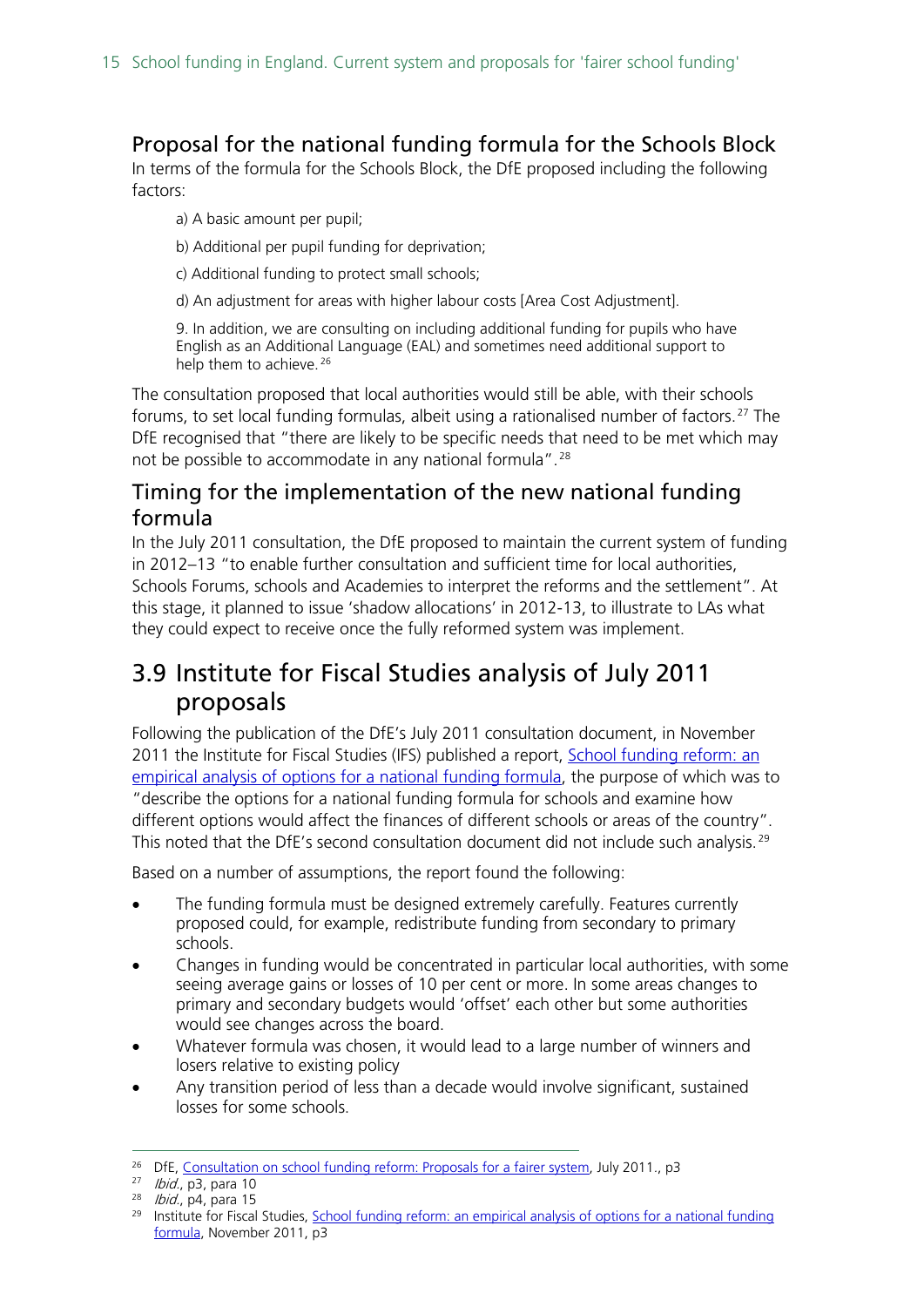• While there were some issues with implementing a national formula, maintaining the status quo was not appropriate either.  $30$ 

# <span id="page-15-0"></span>3.10 March 2012 strategy paper

In March 2012, the then-Secretary of State for Education announced the publication of the document, [School funding reform: Next steps towards a fairer system](http://media.education.gov.uk/assets/files/pdf/s/school%20funding%20reform%20-%20next%20steps%20towards%20a%20fairer%20system.pdf) in a written ministerial statement. This said that while "support for reform was widespread", feedback suggested that the model presented in the July 2011 consultation "would need refinement and careful implementation".<sup>[31](#page-15-3)</sup> The then-Secretary of State noted that: "getting the components and implementation of a fair national funding formula right is critical and we need to manage transition carefully so there is the minimum disturbance for schools. In the current economic climate, stability must be a priority". [32](#page-15-4)

Changes confirmed included:

- Simplifying local funding formulas and arrangements
- Splitting the DSG into three notional un-ringfenced blocks.
- Reforms to funding for students with special educational needs
- Support for local authorities in funding early years provision and ensure greater transparency.

The DfE concluded that "overall, the reforms will mean we are well placed to introduce a national funding formula during the next Spending Review period" (i.e., from 2015-16, as opposed to in 2013-14).  $33$ 

### <span id="page-15-1"></span>Local flexibility and School Forums

The Next Steps document confirmed there would only be ten allowable factors in local funding formula, rather than the existing 37. The ten factors were:

- 1. A basic per pupil entitlement which allows a single unit for primary aged pupils and either a single unit for secondary pupils or a single unit for each of Key Stage 3 and Key Stage 4 (see below);
- 2. Deprivation measured by FSM and/or the Income Deprivation Affecting Children Index (IDACI);
- 3. Looked after children;
- 4. Low cost, high incidence SEN;
- 5. English as an additional language (EAL) for 3 years only after the pupil enters the compulsory school system;
- 6. A lump sum of limited size;
- 7. Split sites;
- 8. Rates;
- 9. Private finance initiative (PFI) contracts; and,
- 10. For the 5 local authorities who have some but not all of their schools within the London fringe area, flexibility to reflect the higher teacher cost in these schools. [34](#page-15-6)

<span id="page-15-2"></span><sup>&</sup>lt;sup>30</sup> Institute for Fiscal Studies, School funding reform: an empirical analysis of options for a national funding [formula,](http://www.ifs.org.uk/bns/bn123.pdf) November 2011, pp2–3

<span id="page-15-3"></span><sup>31</sup> HC Deb 26 March 2012 c88WS

<span id="page-15-4"></span> $32$  Ibid.

<span id="page-15-5"></span><sup>&</sup>lt;sup>33</sup> DfE, [School funding reform. Next steps toward a fairer system,](http://media.education.gov.uk/assets/files/pdf/s/school%20funding%20reform%20-%20next%20steps%20towards%20a%20fairer%20system.pdf) 2012, Pp.7

<span id="page-15-6"></span><sup>34</sup> *Ibid.*, p13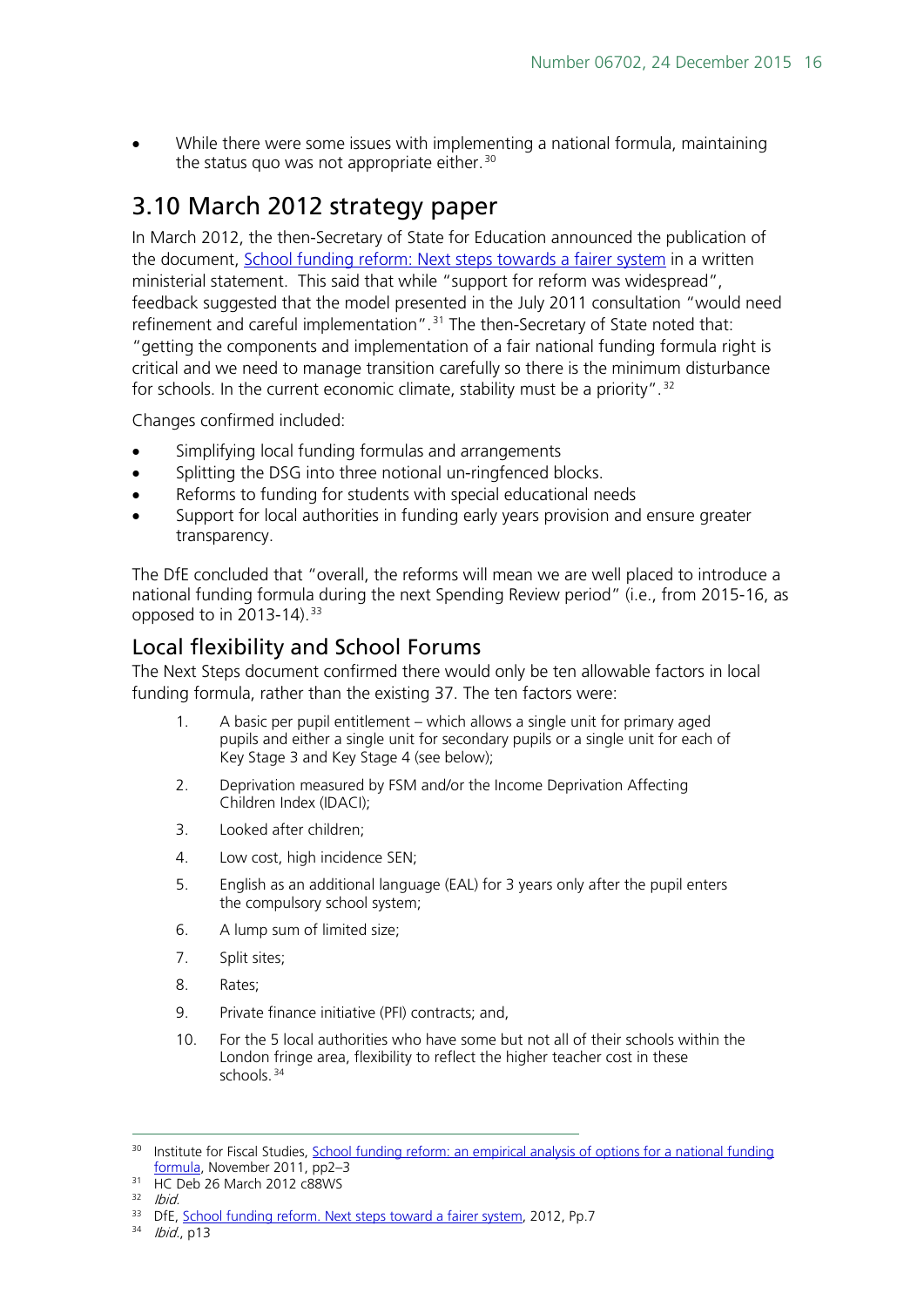There would be discretion for the EFA to consider exceptional circumstances relating to premises. [35](#page-16-2)

# <span id="page-16-0"></span>3.11 Further funding changes for 2014–15

The DfE published [School Funding Reform: Findings from the Review of 2013-14](https://www.gov.uk/government/uploads/system/uploads/attachment_data/file/205195/school_funding_reform_2014-15.pdf)  [Arrangements and Changes for 2014-15](https://www.gov.uk/government/uploads/system/uploads/attachment_data/file/205195/school_funding_reform_2014-15.pdf) in June 2013. This announced further incremental steps towards a national funding formula. [36](#page-16-3)

In an accompanying written statement, the then-Minister for Schools, David Laws, highlighted the following changes for 2014–15 which included:

- local authorities would be required to allocate a minimum of 80% of their funding on the basis of pupil characteristics;
- the setting of a minimum per pupil amount;
- local authorities would be able to provide additional funding for schools in sparsely populated areas;
- new flexibilities to provide different amounts of funding to cover the fixed costs of primary and secondary (as well as middle and all-through) schools;
- targeted support for deprived and vulnerable pupils: local authorities will be required to target additional funding to deprived pupils in addition to the pupil premium, and extra funding to those under-attaining. [37](#page-16-4)

# <span id="page-16-1"></span>3.12 2015-16 'fairer schools funding'

In March 2014, the then Schools Minister, David Laws, announced in an [Oral Statement](https://www.gov.uk/government/speeches/david-laws-oral-statement-on-minimum-funding-levels) that the Coalition Government intended to take two further steps, but again stopped short of announcing the implementation of a full national funding formula. In 2015-16, it would make an additional £350 million school funding available to areas that were currently the 'least fairly funded'. From March 2014 to 30 April 2014, it ran a consultation on distributing this money, which it described as "the biggest step toward fairer funding for schools in a decade".<sup>[38](#page-16-5)</sup>

The DfE explained the rationale as follows:

We are now determined to provide additional funding to the least fairly funded local authorities in 2015-16. After we have met our commitment to fund all local authorities at the same cash level per pupil as in 2014-15, we have decided to add a further £350m to fund schools in the least fairly funded authorities. This will be the first time in a decade that funding has been allocated to local areas on the basis of the actual characteristics of their pupils and schools, rather than simply their historic levels of spending. No local authority or school will receive less funding as a result of this proposal.

Although these proposals do not represent implementation of a national funding formula, this is the biggest step towards fairer funding for schools in a decade. The proposals we are announcing today put us in a much better position to implement a national funding formula when the time is right. This will be when the government has set spending plans over a longer period of time, allowing us to give schools and local authorities more certainty about how the formula will affect them over a number of years. [39](#page-16-6)

<span id="page-16-2"></span><sup>&</sup>lt;sup>35</sup> The EFA would "play a role in upholding the fairness of local decision-making [Department for Education, [School funding reform: Next steps towards a fairer system,](http://media.education.gov.uk/assets/files/pdf/s/school%20funding%20reform%20-%20next%20steps%20towards%20a%20fairer%20system.pdf) March 2012, p5, footnote 3]

<span id="page-16-3"></span><sup>&</sup>lt;sup>36</sup> DfE, [School Funding Reform: Findings from the Review of 2013-14 Arrangements and Changes for 2014-](https://www.gov.uk/government/uploads/system/uploads/attachment_data/file/205195/school_funding_reform_2014-15.pdf) [15,](https://www.gov.uk/government/uploads/system/uploads/attachment_data/file/205195/school_funding_reform_2014-15.pdf) p5

<sup>37</sup> See: [HC Deb 4 June 2013 cc89WS–90WS](http://www.publications.parliament.uk/pa/cm201314/cmhansrd/cm130604/wmstext/130604m0001.htm#13060452000015)

<span id="page-16-5"></span><span id="page-16-4"></span><sup>&</sup>lt;sup>38</sup> DfE, *Fairer schools funding in 2015-16*, 13 March 2014, Pp. 3.<br><sup>39</sup> *Ibid.*, Pp. 3

<span id="page-16-6"></span>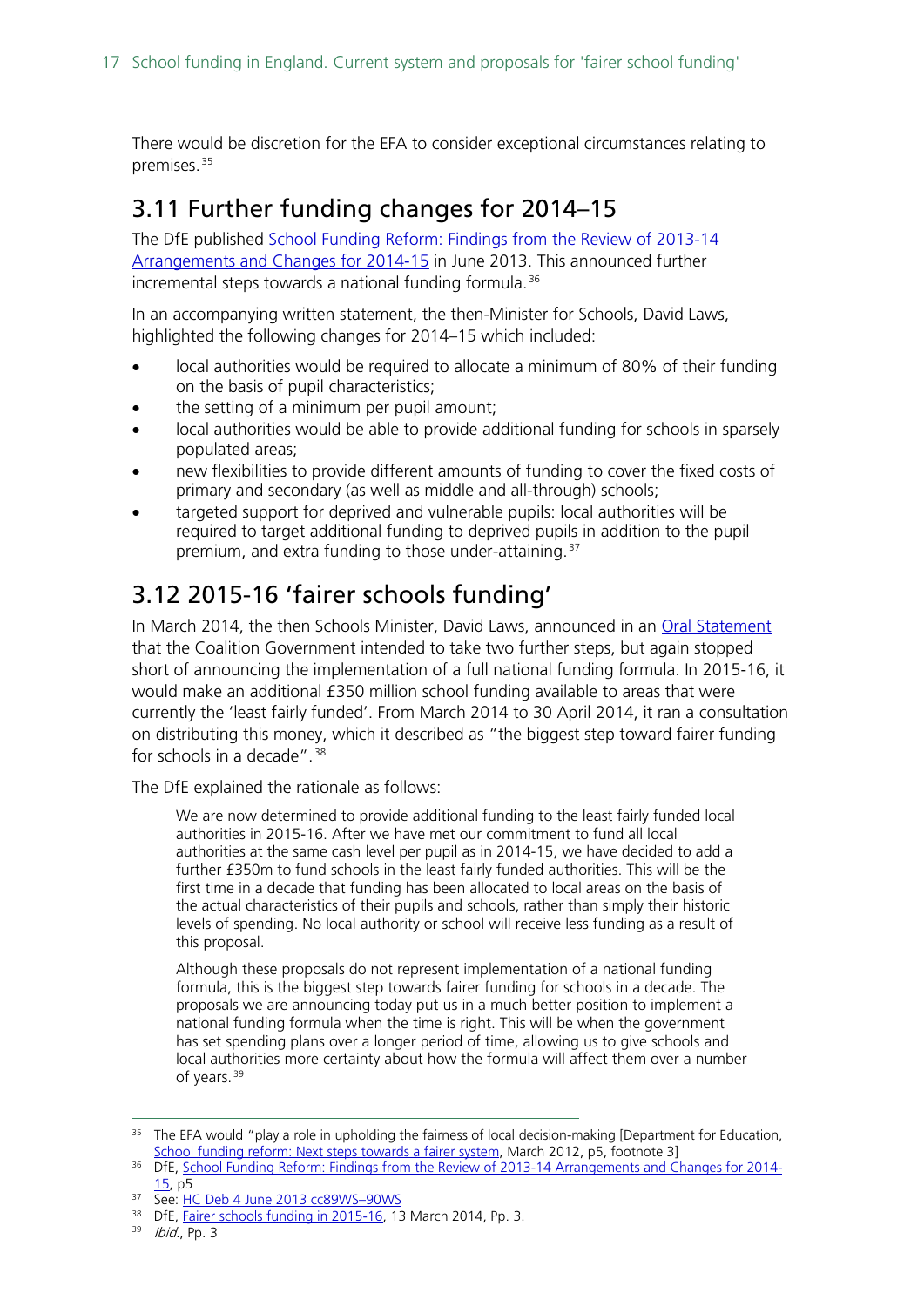In terms of determining which local authorities would receive the extra money, the Government said those where pupils and schools already attracted a determined minimum funding level (MFL) would not attract extra money; those not receiving the MFL would.

In determining the overall minimum funding level, the DfE would set minimum funding levels also for five pupil characteristics:

- a per pupil amount ('age weighted pupil unit');
- pupils who are from deprived backgrounds;
- pupils who have been looked after, for example in foster care;
- pupils with low attainment before starting at either their primary or secondary school;
- pupils who speak English as an additional language. [40](#page-17-2)

There would be two other minimum funding levels for:

- a per-school 'lump sum' in addition to per pupil funding
- small schools essential to serving rural areas.

### <span id="page-17-0"></span>Reaction to 'fairer schools funding' proposals

Following the publication of the March 2014 consultation, the f40 group said it "warmly welcomed [the] ... announcement that extra funding will be made available by the government to begin the process of making the allocation system fairer". [41](#page-17-3)

In its consultation response, the Association of School and College Leaders (ASCL) gave a more mixed response, saying that while the money was welcome, it had concerns about aspects of the proposals; the funding, it said, may also do little to address the budget difficulties some areas were experiencing. [42](#page-17-4)

While welcoming the additional fairer funding, the National Association of Head Teachers (NAHT) urged the Government to recognise the cost pressures on schools, and to press ahead with the development of a fair national funding formula. [43](#page-17-5)

In their joint consultation response, London Councils and the Association of London Directors of Children's Services welcomed the announcement of the additional money, but called on the DfE to make a number of changes to their proposals.<sup>[44](#page-17-6)</sup>

#### <span id="page-17-1"></span>Next steps

On 17 July 2014, David Laws confirmed in a [Written Statement](https://www.gov.uk/government/speeches/fairer-school-funding) that the DfE would allocate an extra £390 million - £40 million more than originally indicated – to sixty nine qualifying local authorities. [45](#page-17-7) The Minister said that priorities for the next Parliament would be introducing a full national funding formula and reforming funding for high-cost special educational needs provision and early years provision.<sup>[46](#page-17-8)</sup>

<span id="page-17-2"></span><sup>&</sup>lt;sup>40</sup> DfE, *Fairer schools funding in 2015-16*, 13 March 2014, Pp. 4<br><sup>41</sup> F40 press notice, F40 welcomes extra funding for poorest-funded schools, 17 March 2015.

<span id="page-17-4"></span><span id="page-17-3"></span><sup>&</sup>lt;sup>42</sup> ASCL, [Fairer schools funding in 2015-16. Response of the Association of School and College Leaders,](http://www.ascl.org.uk/utilities/document-summary.html?id=2569F98B-3184-45D2-ADC6240AE422B685) 30<br>April 2014. Pp. 1 -2.

<span id="page-17-6"></span><span id="page-17-5"></span>

<sup>&</sup>lt;sup>43</sup> NAHT, NAHT welcomes David Laws' £350m increase in school budgets, 13 March 2014.<br><sup>44</sup> London Councils/ ALDCS, <u>Fairer schools funding in 2015-16 Consultation. Response by London Councils<br>and the Association of London </u>

<span id="page-17-8"></span><span id="page-17-7"></span><sup>&</sup>lt;sup>45</sup> David Laws, Written Statement, [Fairer school funding](https://www.gov.uk/government/speeches/fairer-school-funding), 17 July 2014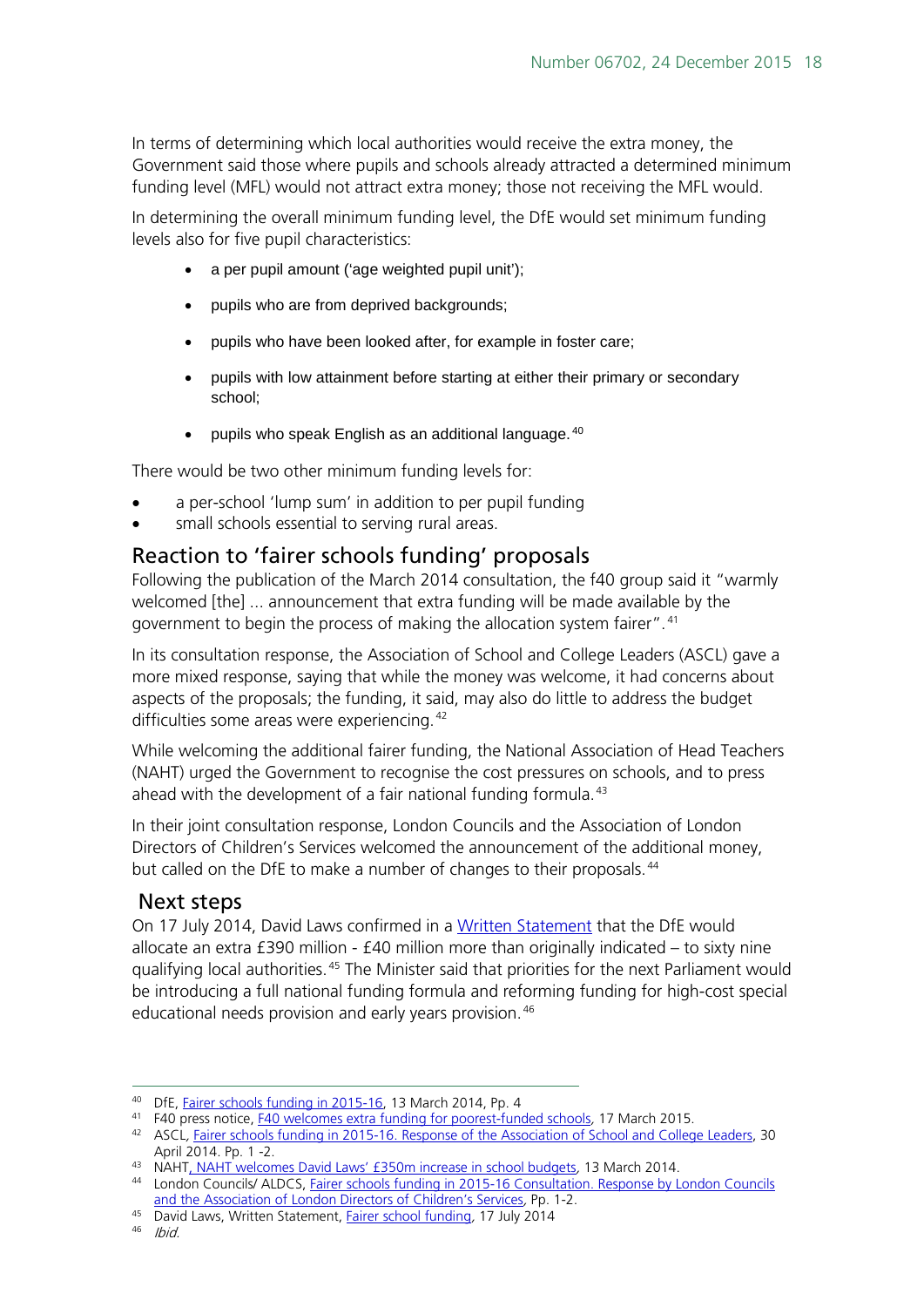School funding in England. Current system and proposals for 'fairer school funding'